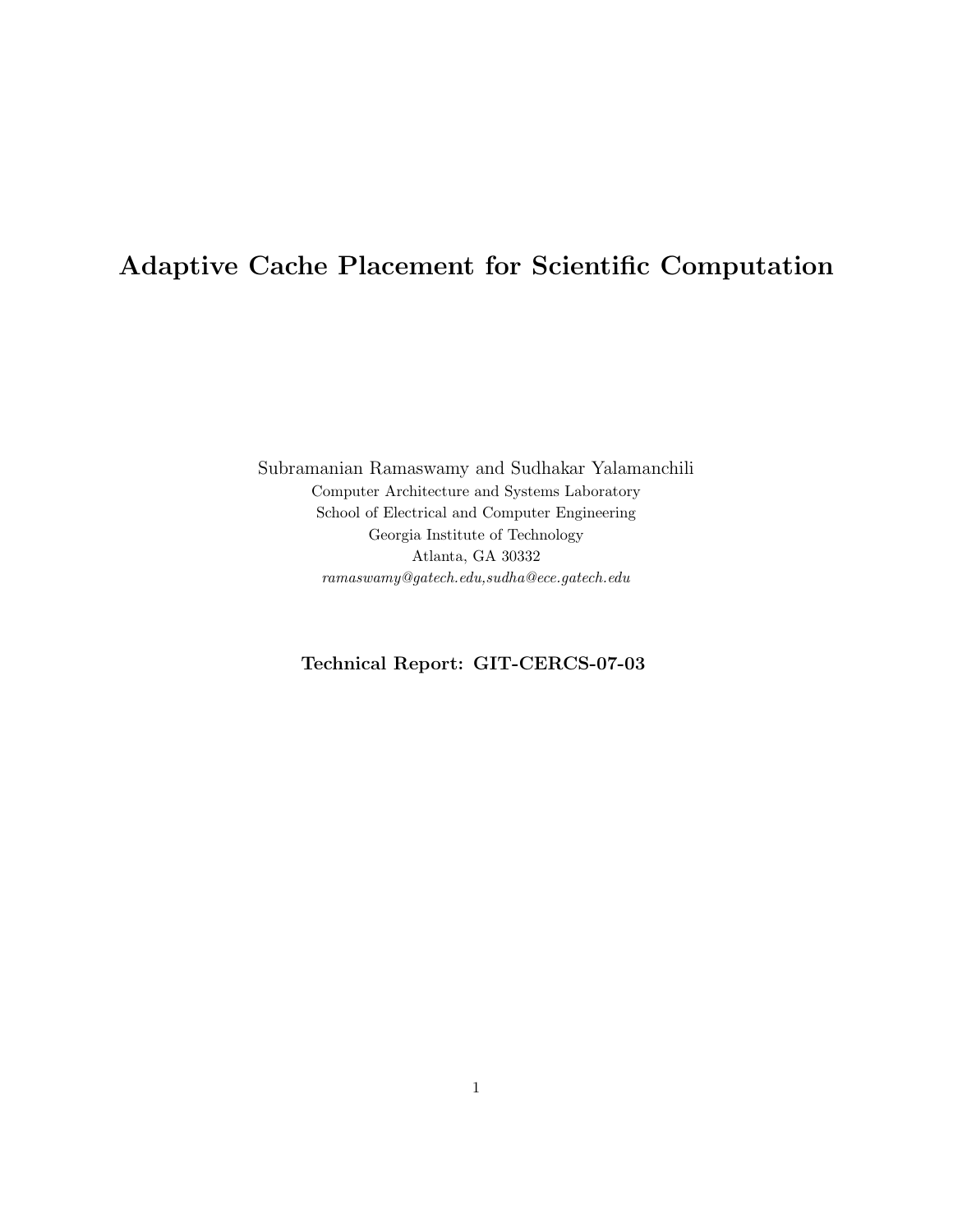#### Abstract

The central data structures for many applications in scientific computing are large multidimensional arrays. These arrays dominate memory accesses and are often accessed with strides that vary across orthogonal dimensions posing a central and critical challenge to develop effective caching strategies. We propose a novel technique to optimize cache placement for multidimensional arrays with the focus on minimizing conflict misses in the cache hierarchy. We propose architectural extensions for adaptive cache placement that are exercised under software control to reduce conflict misses for various access patterns to array data structures. Adaptive cache placement complements existing compiler optimizations, offering a new degree of freedom in optimizing the memory system performance and can be used by dynamic optimizers. Our implementation is compared to traditional caches for a range of common scientific loop based kernels and applications, and is observed to reduce, and in some cases, eliminate conflict misses in the L2 cache to array data structures. We explore the effect of cache parameters such as cache size and associativity on global miss rates, average memory access time, area and power for these benchmarks.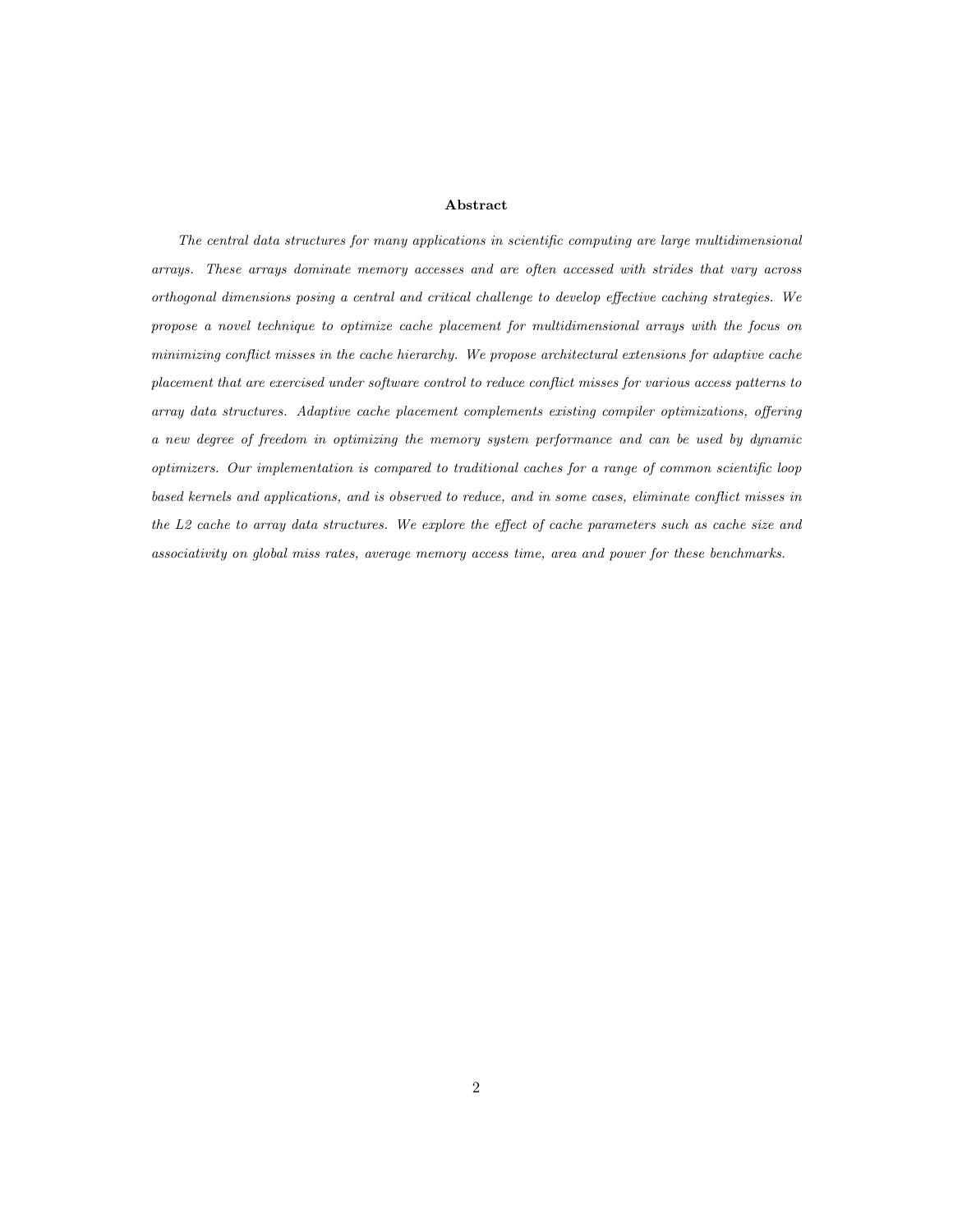## 1 Introduction

A dominant research theme in the high performance computing community is memory system optimization focused on pushing back the memory wall [17]. Memory and processor speeds continue to diverge and cache hierarchies are becoming deeper and larger. We propose an approach to significantly lower conflict misses in L2/L3 caches by relaxing one of the core cache design constraints—fixed cache placement. Conventionally, caches are designed with a fixed placement function, i.e., the location of a memory line in the cache is fixed at design time. Increasing the associativity improves the sharing of cache lines by main memory lines and consequently reduces miss rate. However, increasing associativity comes at the expense of increased hit time, increased energy in tag matching logic, and reduction in the number of sets (for a fixed size cache) rendering fully associative caches impractical for L2 and L3 levels of the hierarchy.

We propose a software-controlled alternative to increasing associativity for improving sharing of cache resources across memory lines—the generation and implementation of adaptive placement functions. Our approach is to improve sharing of cache lines by relaxing the restriction of fixed placement and enabling software programmable placement functions that can be customized to the memory referencing behavior of specific domains, in this case, scientific computation. The principle difficulty with adaptive placement lies in the complexity of address decoding at the cache interface if arbitrary placement functions are permitted. However, we have discovered that for strided memory accesses dominant in scientific computing applications, we can use structured placement functions for accesses to multidimensional arrays which dominate memory accesses in these applications.

Strided array accesses are a common feature of many scientific computing kernels. These strides are either statically computable at compile-time or are dynamically computed at run-time. Sequences of accesses across orthogonal dimensions of multidimensonal arrays typically generate many conflict misses. As we report, such structured access patterns can particularly benefit from adaptive placement with dramatic reductions in conflict misses with low investment in hardware and software overhead. The result is a large reduction in the average memory access time (AMAT). For example, a 256KB 8-way adaptive placement cache can provides L2 local miss rates that are 40–90% lower compared to a traditional 8-way cache.

The compilation model is one wherein program hot spots, e.g., nested loops, are preceded by operations that modify the cache placement function. The address decoder at the cache interface is modified only during execution of these program regions. The proposed technique, architectural extensions, and the associated abstractions provide primitives to guide extensions to existing compiler-based memory system optimizations as well as conceive of new ones. Specifically, the proposed approach is not intended as a replacement for existing techniques. Furthermore, they provide an opportunity for dynamic optimizers that employ run-time stride prediction/measurement. The following section places our proposal in the context of existing and prior work followed by descriptions of the programming model, architectural extensions, and development of the key concepts as applied to multi-dimensional arrays. The paper concludes with results of simulation experiments and the anticipation of some fruitful directions for future work.

## 2 Related Work

There have been significant contributions reported in literature towards compile-time optimization of cache performance for strided array accesses. A dominant category includes data pre-fetching techniques [15, 20] for reducing compulsory misses as well as approaches that optimize the data layout (physical or virtual) or the data alignment with reference to application memory access patterns and cache parameters [25, 7, 22, 5]. A common theme is to reorder memory reference streams via program transformations including loop unrolling,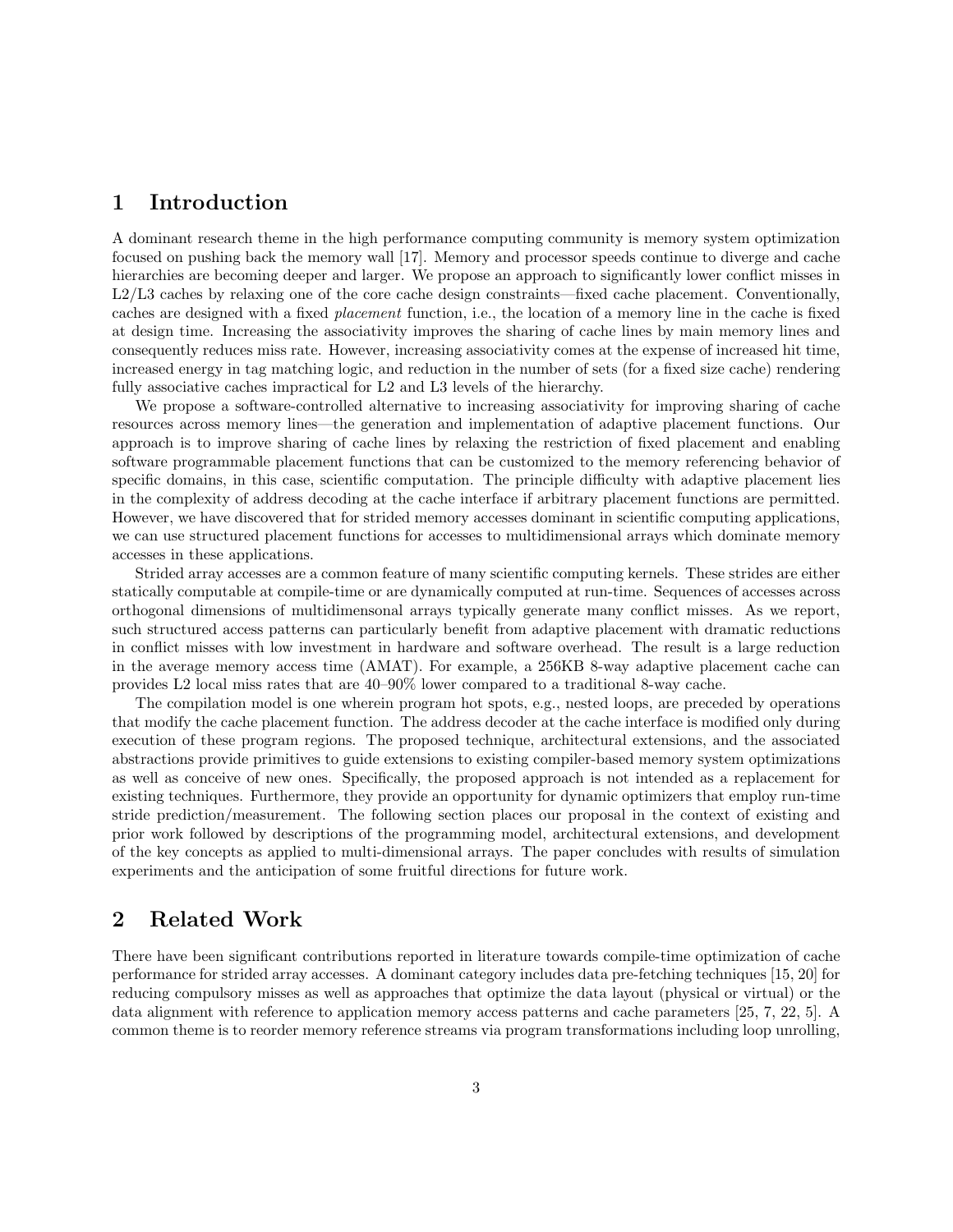loop interchange and loop fusion [18, 21]. All of these optimizations are targeted to fixed cache designs, i.e., those with fixed placement functions. In general, compilers can control data layout and scheduling of accesses. Solutions for either are formulated and indirectly coupled by how regions of memory compete for resources (cache lines). By making this coupling flexible via variable placement, schedulers and data layout techniques have greater opportunity, e.g., a specific layout may no longer preclude certain instruction schedules for good performance. Although this increases the complexity (and perhaps feasibility) of newly enabled optimizations, domains such as scientific computation for which there is a history and body of knowledge with respect to understanding memory behaviors can benefit as we show in this paper.

In contrast, existing hardware techniques for improving memory behavior typically focus on program agnostic techniques to reduce conflict misses through techniques such as increasing effective associativity, including innovations in indexing and hashing [24, 11, 23, 8, 29, 4, 1, 13, 8]. These approaches seek to find better fixed design time placement functions than traditional placement and some of them can be recognized as specific instances of variable placement policies. Further, our proposed work couples a class of placement functions to a domain of applications in a manner that can be reprogrammed as guided by analysis (either statically via compilers or at run-time via dynamic optimizers). For example, stride predictors can be used to determine the programmable placement function [28, 10, 27]. The existing hardware techniques do not attempt to similarly benefit from analysis.

The techniques we propose are also accompanied by abstractions that enable reasoning about cache behavior from the perspective of both hardware techniques and compiler/dynamic optimizers. Thus we build on existing and past work by enhancing the scope of future refinement/extensions as well as open the door to new opportunities. This paper demonstrates the benefits of these abstractions and techniques.

# 3 Customizing Cache Placement

#### 3.1 Execution Model and Architectural Extensions

Program execution consists of a sequence of *phases*, where a phase corresponds to the execution of a program region such as a loop nest or function. Adaptive placement is applied to phases that contain strided memory accesses to multidimensional arrays. The stride values must be known prior to execution of the region and cannot be computed during execution of the regions, e.g., through indirect array references. The compilation model is one wherein each phase is analyzed to compute stride information, and using cache parameters and array dimensions, compute and effect a custom placement function for that phase. Program regions not so optimized retain the use of the standard modulo placement function. At the current time we use a simple form of implementation wherein new placement functions are invoked at phase boundaries as shown in the three examples in Figures 2 - 4 which illustrates how the insertion of calls for adaptive placement is influenced by the availability of stride information. On exit from the optimized program phase, the placement function reverts to the traditional modulo placement policy or another adaptive placement function is invoked for a following phase.

This paper focuses on uniprocessor architectures with level 1 and level 2 caches. Adaptive placement is applied on a per program phase basis and is implemented for the L2 cache as shown in Figure 1. With multiple threads, the placement function will have to preserved as a part of the thread state. The hardware overhead for multiple threads is relatively small and is discussed in greater detail in Section 3.7.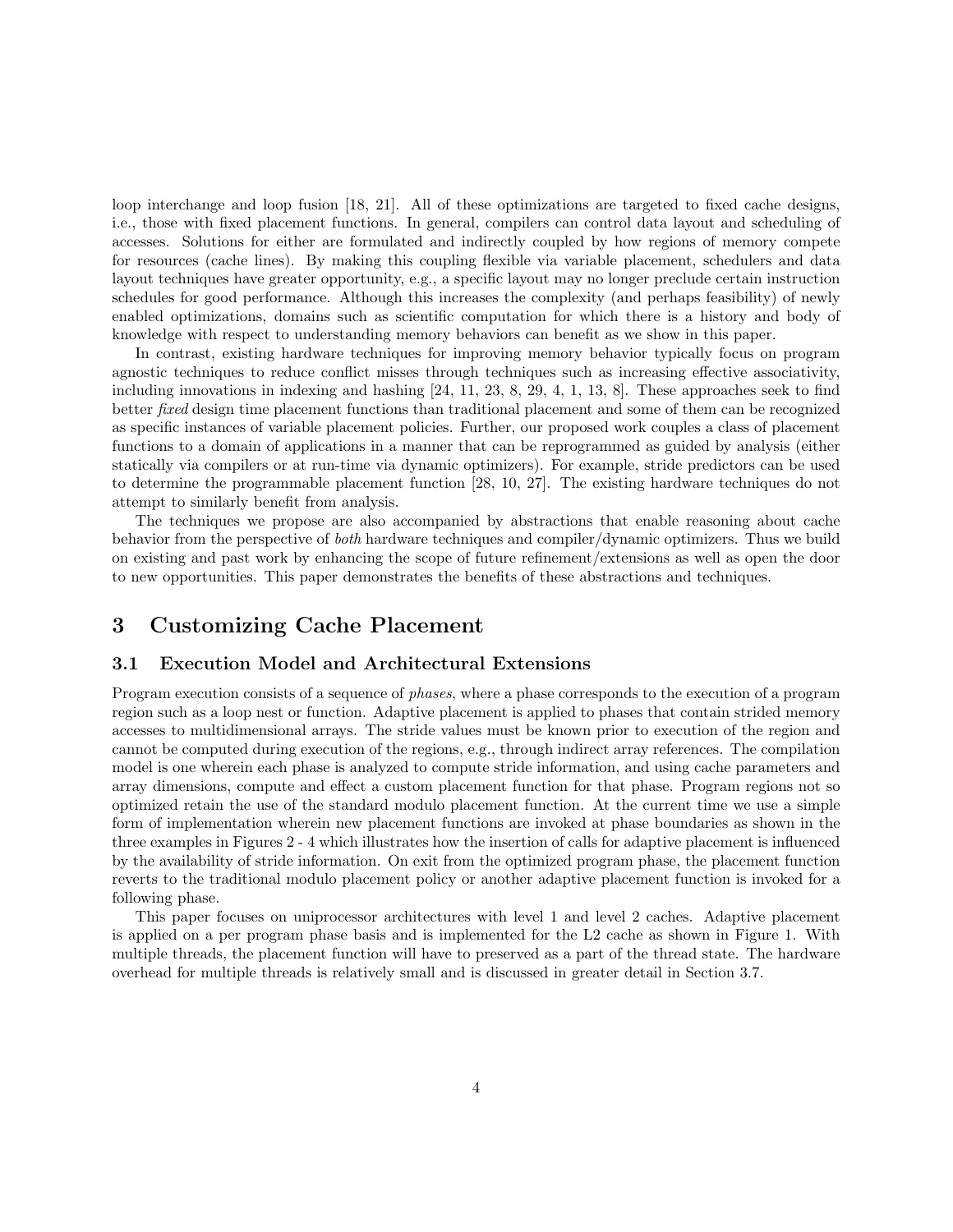

Figure 1: Architecture Model

```
1: a = \text{const};2: b = \text{const};
 3: c = \text{const};4: placement(a, b, c)5: for i = 1 to N do
6: for j = 1 to N do
 7: for k = 1 to N do
 8: X[ai + bj + ck] + +;9: end for
10: end for
11: end for
                                  1: b = \text{const};2: c = \text{const};
                                 3: for i = 1 to N do
                                 4: a = \text{expr};5: placement(a, b, c)6: for j = 1 to N do
                                 7: for k = 1 to N do
                                 8: X[ai + bj + ck] + +;9: end for
                                 10: end for
                                 11: end for
                                                                  1: c = \text{const};2: for i = 1 to N do
                                                                  3: a = \text{expr};
                                                                  4: for j = 1 to N do
                                                                  5: b = \text{expr};6: placement(a, b, c)7: for k = 1 to N do
                                                                  8: X[ai + bj + ck] + +;9: end for
                                                                 10: end for
                                                                 11: end for
```
Figure 2: Example 1

Figure 3: Example 2

Figure 4: Example 3

## 3.2 Placement Model

The placement policy used in traditional cache architectures is illustrated in Figure 5. A memory line at address  $L$  is placed in, or mapped to, the cache set  $L \mod S$  where there are  $S$  sets in the cache. The memory line may be placed within any cache line in the set, i.e., placement is fully associative within the set. We will refer to the memory lines mapped to a cache set as a *conflict set* and the preceding placement policy will be referred to as *modulo placement*. Thus,  $S$  contiguous lines in memory are mapped to  $S$  distinct sets in the cache and all conflict sets have equal cardinality. The approach proposed in this paper is one wherein the mapping from memory lines to cache lines is software programmable. An example of adaptive placement is shown in Figure 6. While arbitrary placement functions require more complex cache address decoding, the following sections will define placement functions for strided memory accesses that admit to simple and fast implementations. Adaptive placement is applied only during the execution of specific program regions (as described below) and invoked under compiler control. The hardware implementation is described in Section 3.7.

The performance gains achieved by adaptive placement lie in the constitution of conflict sets—the set of memory lines that share a cache line or set. Using a profile/program agnostic placement policy such as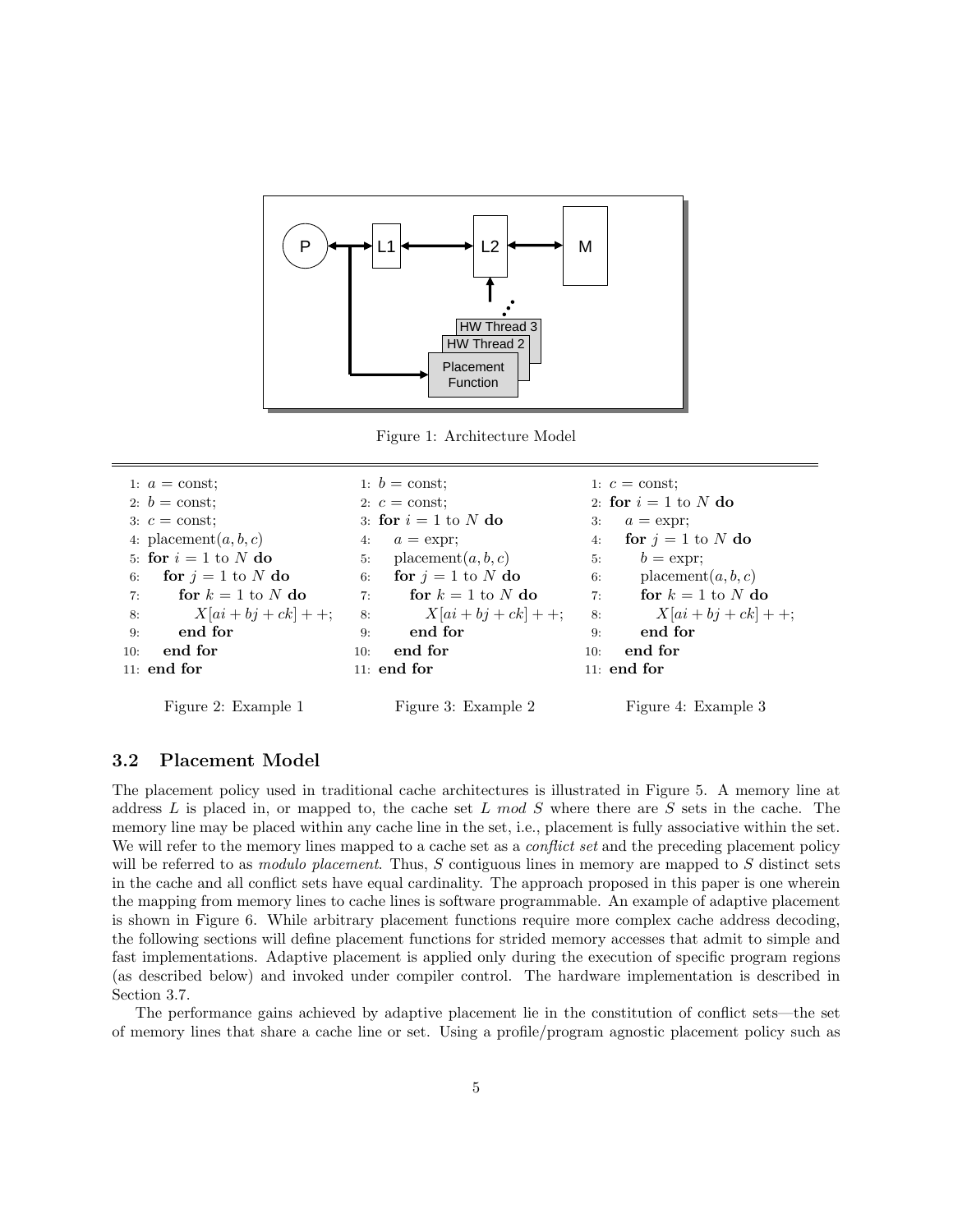

Figure 5: Cache with traditional placement



Figure 6: Cache with adaptive placement

modulo placement, the number of conflict misses can be significant in multidimensional arrays when accesses span multiple dimensions and layout is optimized for one dimension. For example, if an array is placed in row major order in memory and is accessed in column major order, lines containing column elements may be in the same conflict set resulting in all accesses generating misses. Adaptive placement can dramatically reduce, or in some instances eliminate such conflict misses.

#### 3.3 Conflict-Free Cache Accesses in 1-D Arrays

By conflict-free accesses, we refer to the behavior where a set of memory accesses do not produce conflict misses in the cache. This section outlines some basic properties of cache placement and its impact on conflict misses for array accesses. Memory accesses to multidimensional arrays are realized as accesses to addresses in a linear memory address space. Therefore this section develops the concepts and basic relationships for conflict free accesses to one dimensional arrays. The extensions to multidimensional arrays is straightforward and is developed in the following sections.

Consider a one dimensional array,  $A[N]$ , with  $N = 2^n$  elements where a memory block or *line* consists of  $x = 2^b$  array elements. Thus, the array A is stored in  $L = N/x$  contiguous memory lines, addressed  $l_0, l_1 \cdots l_i \cdots l_{L-1}$ , with line  $l_i$  containing the elements  $A[ix], A[ix+1] \cdots A[ix+x-1]$ . Traditional caches use a fixed placement policy where memory line  $l_i$  is stored in cache set  $l_i \mod S$ , where there are S sets in the cache. As described earlier, this placement policy is referred to as modulo placement.

An access pattern is a sequence of memory accesses to the array. Now consider an access pattern that begins with an access to element  $A[0]$  and has a stride  $k = 2^p$ , i.e., consecutive accesses are to elements  $A[k], A[2k], A[3k],$  and so on. This corresponds to a memory line access stride of  $K = k/x$ , i.e., memory lines are accessed in the order  $(l_0, l_K, l_{2K} \cdots l_{(L-1)-(L-1) \mod K})$ . When  $k < 2x$  all lines in the array are touched in a single array traversal. When  $k \geq 2x$  all lines are not touched in a traversal. For example for  $k = 2x$ , every even line is touched when traversal is started at any of the elements  $A[0] \cdots A[x-1]$ , and every odd numbered line is touched when traversal starts at element any of the elements  $A[x] \cdots A[2x-1]$ . The *stride set* is defined as the set of lines accessed during one traversal of the array with a stride of k. Thus, there will be K stride sets, each with cardinality  $L/K$ . The cardinality of a stride set corresponding to an access of stride k is referred to as the *stride number*,  $sn_k$ . The preceding concepts are graphically illustrated in Figure 7.

Now consider a traditional direct mapped cache with modulo placement and S lines (equivalently S sets with each set consisting of only one line). For an access pattern with stride k, if  $S = K$ , all of the lines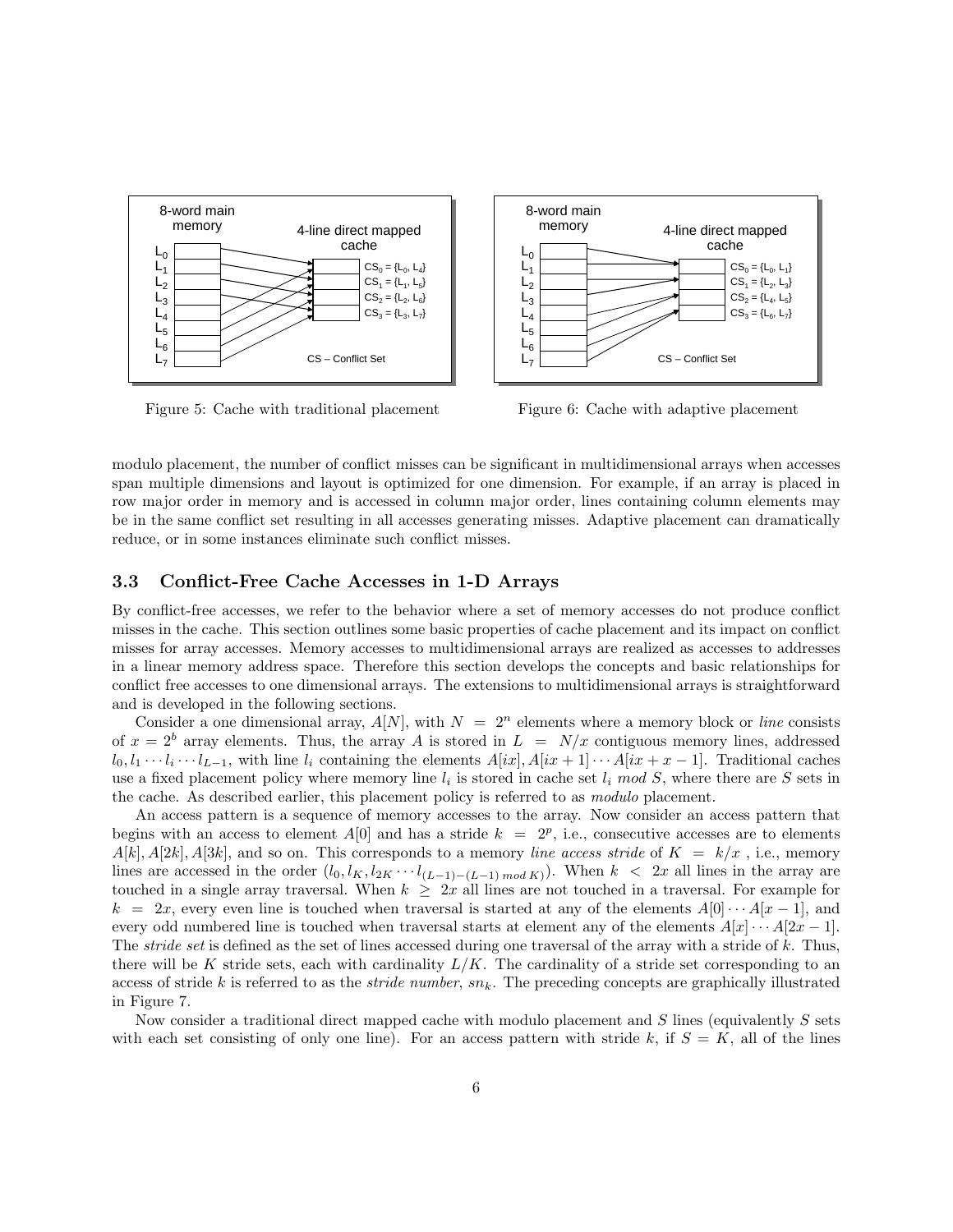

Figure 7: Basic concepts

in a stride set belong to the same conflict set. Thus strided accesses to lines in this set, with stride  $k$ , will produce a conflict miss on *every access*! To eliminate conflict misses, lines  $l_0, l_K, l_{2K} \cdots$  can be mapped to separate cache lines via the following adaptive placement referred to as *strided* placement.

**Strided Placement:** Memory line  $l_i$  is mapped to cache set  $\lfloor l_i/K \rfloor$  mod S

Now the first  $S$  strided accesses to lines in this set, with stride  $k$ , will not produce any conflict misses! When  $S \geq sn_k$ , all lines in a stride set can be resident in the cache and thus all conflict misses can be eliminated leaving only compulsory misses. In this example, the number of conflict misses that would have occurred with modulo placement is  $sn_k$  for each traversal of the array. As we will show later, this is particularly significant for column major access to matrices stored in row major order where the number of conflict misses that are eliminated can be as high as  $sn_k * (x - 1)$ . Figure 8 illustrates this property.

Increasing the associativity of the traditional cache will not improve matters considerably as all the lines being accessed still belong to a few conflict sets (all the lines will be grouped into  $k_a$  sets, where  $k_a$  is the associativity) and we have a sequential strided access pattern. To have an impact in the traditional cache, an associativity of  $sn_k$  is required, which eliminates all conflict misses in a single array traversal with stride k. This is generally undesirable and clearly infeasible for  $S < sn_k$ . In contrast, adaptive placement can eliminate conflict misses for this case as described in the preceding paragraph. For the case,  $sn_k = S$  the number of conflict misses corresponding to the adaptive placement in the preceding paragraph equals that of a fully associative cache with S lines. The reduction in miss rate is achieved without the area and power penalties of a fully associative cache at the expense and a modest increase in address translation complexity that can be removed from the critical path (as described in Section 3.7). This is illustrated in Figure 9.

The preceding discussion motivates line sizes for which  $S \geq sn_k$ . Smaller block sizes have the additional benefit of lowering the miss penalty. If the miss rate can be significantly reduced with adaptive placement, then the benefits of smaller blocks sizes can be realized. Further, scientific applications tend to be amenable to pre-fetching strategies. Additionally, in the case of large arrays or matrices, sub-blocking techniques are often employed, and the sub-block sizes can be chosen such that  $S \geq sn_k$  to minimize conflict misses with strided array accesses.

The extension to multidimensional arrays is based on the key insight of the relationship between conflict sets and access patterns. The goal is to have a strided access pattern, sequentially reference elements in distinct conflict sets. Thus the lines corresponding to the accessed elements can be concurrently resident in the cache. Conflict set formation is defined by the definition of a placement function relative to the storage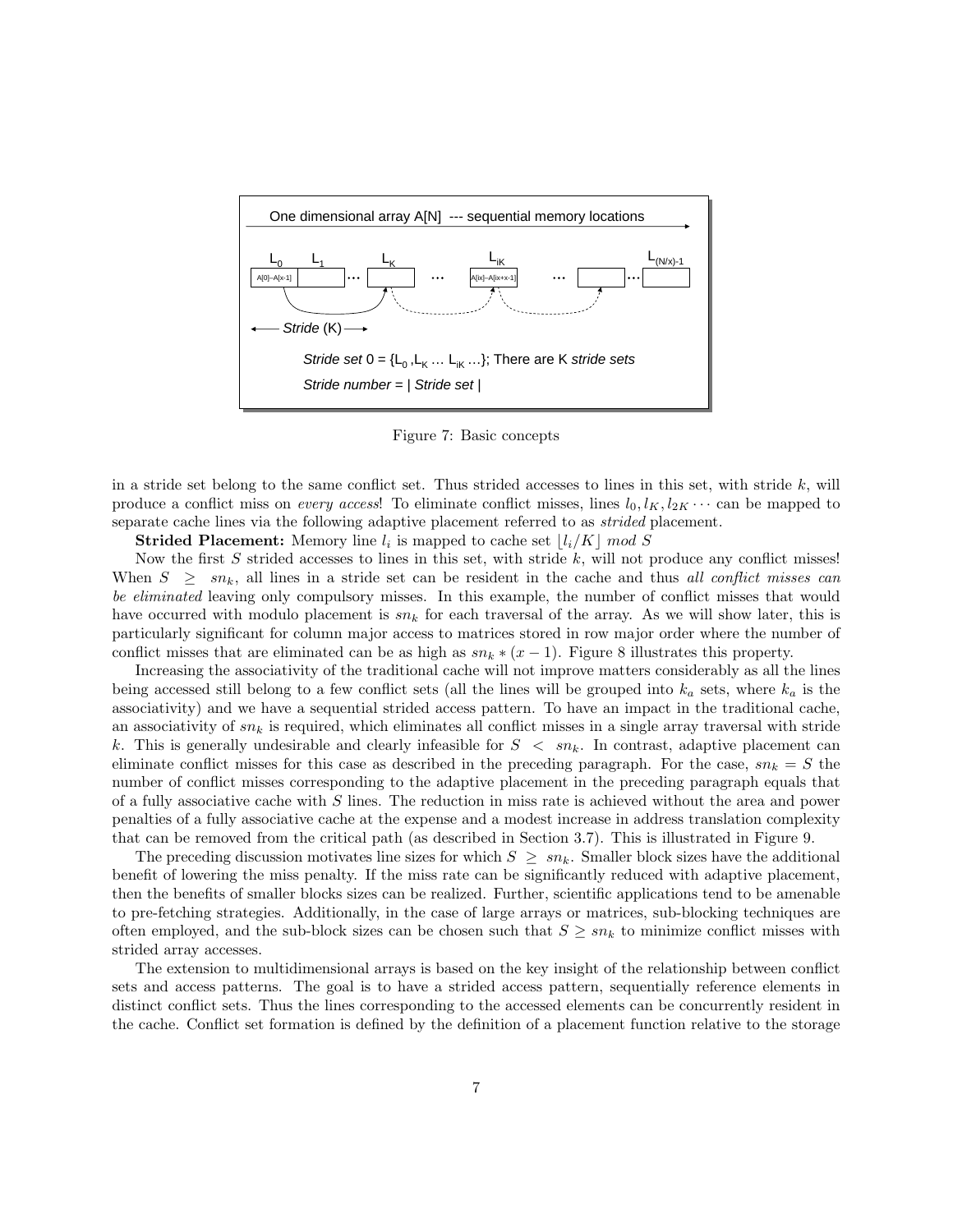

Figure 8: Strided placement



Figure 9: A comparison between strided placement and fully associative placement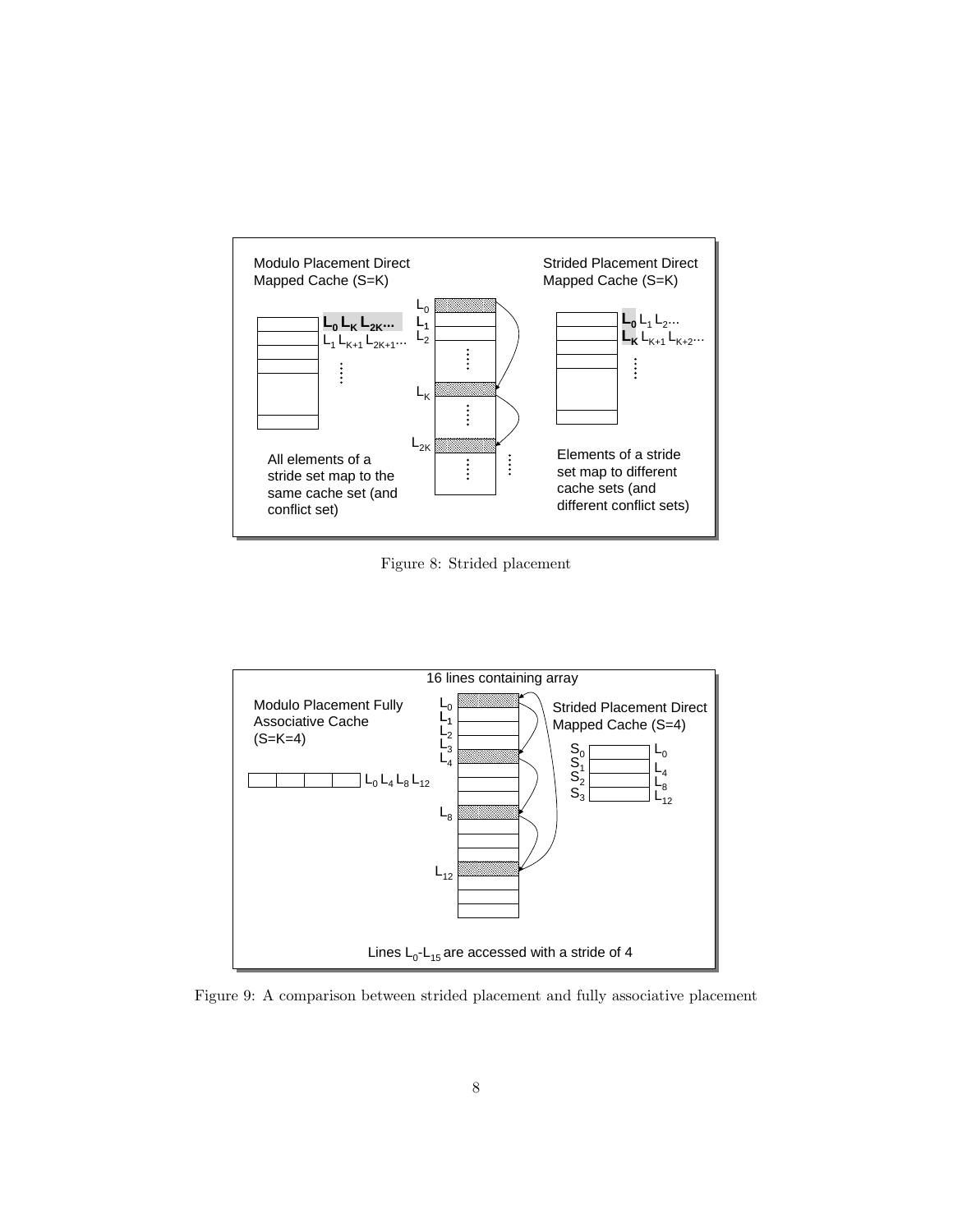scheme for the multidimensional array. For example, if we wished to have conflict-free access to all elements of a column in a matrix stored in row-major order, we define a placement function that places each row in a distinct conflict set. This is elaborated on and applied to multidimensional matrices in the following sections.

#### 3.4 Adaptive Placement for 2-D and 3-D Arrays

The current work was motivated by analogy with data skewing techniques for concurrent access to interleaved memory banks [6, 26]. We view cache sets as the memory banks and benefit from that analysis. Accordingly from that analysis the criterion for conflict free accesses using modulo placement has the following conditions:  $S \geq sn_k$ , and,  $S \geq sn_k.gcd(S, K)$  where  $gcd(S, K)$  represents the greatest common divisor between the number of cache sets and the stride K. If S and K are co-prime, the requirement reduces to  $S \geq sn_k$ for conflict-free access. If S is even, and the stride is even, modulo placement cannot provide conflict free accesses. With adaptive placement, the criterion for conflict free access is just  $S \geq sn_k$  for conflict free accesses. This is because the stride can be made equal to 1 with adaptive placement.

For a two dimensional array with dimensions  $M, N$  (stored in row-major order with M rows and N columns), row-major accesses translates to an elemental stride of unity, and column-major access translates to an elemental stride of N. Therefore, the placement function that minimizes conflict misses for column order access will map line  $l_i$  to set  $|l_i/|N/x| \mod S$  in the cache. This is illustrated in Figure 10. When it is desired to traverse a matrix in both row and column-major orders, storage can be row-major and the placement be optimized for column-major order to minimize conflict misses. The same placement policy can be used for forward and back diagonal accesses, because the conflict set construction remains the same.



Figure 10: Adaptive placement for matrices

For a three dimensional array with dimensions  $M, N, O$ , and row-major storage, row-major accesses correspond to a stride of unity, column-major accesses to an elemental stride of N, and the O-dimension-major accesses to an elemental stride oF NM. Thus the adaptive placement policies suited to these strides can be applied, as shown in Figure 11. This approach can be extended easily to n-dimensions. The fundamental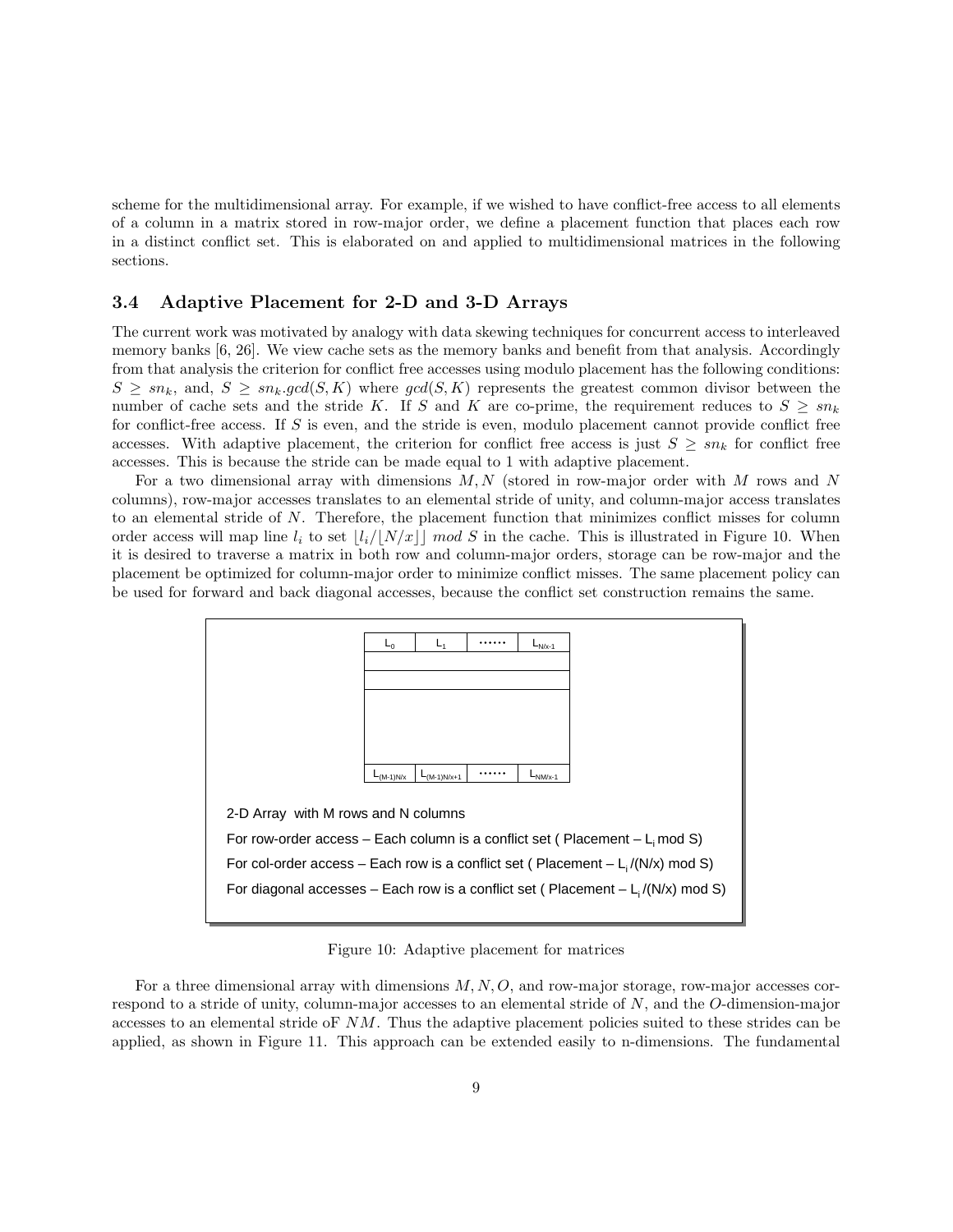principle in computing a placement function for a given access pattern is that each successive reference in an access pattern references an element stored in a distinct conflict set. This approach reduces conflict misses, and in some instances (depending on specific relationships between cache parameters and array dimensions) can eliminate conflict misses altogether.



Figure 11: Adaptive placement for 3-D arrays

## 3.5 Array Accesses with Multiple Strides

If a one dimensional array, A[] is accessed with strides P and Q in distinct program regions seq1 and seq2. distinct placement functions can be employed in each program region. Now consider the case where A is accessed with line strides  $P$  and  $Q$  in the same program region. The stride that has to be optimized for with adaptive placement will now be  $K' = \gcd(P, Q)$ . This placement policy will yield conflict free accesses as long as the condition  $S \geq sn_{K'}$  is satisfied. This can be extended to more than two strides by choosing a placement function optimized to the stride  $K' = \gcd(P, Q, \dots)$ .

If there are two arrays with the same dimension accessed within the same loop nest, with the same stride,  $K$ , the placement policy is optimized for that stride  $K$ . However, to avoid conflict misses between accesses to two arrays, one would need  $S \geq sn_k$ , with an associativity of two. This can be extended to accesses to multiple arrays. If two arrays have different strides  $P$ , and  $Q$ , the placement policy must be optimized for the stride  $K' = \gcd(P, Q)$ . Accesses will be conflict free as long as the condition,  $S \geq 2 * sn_{K'}$  is satisfied for direct mapped caches, or if the cache is two-way associative,  $S \geq Sn_{K'}$  is satisfied. All these relations can be extended to multiple arrays with multiple strides.

Another approach applies different placements at different levels of the cache hierarchy. For example, adaptive placement optimized to stride  $P$  is used in one cache, say the L1 cache, and that optimized to stride Q is used in the L2 cache to reduce conflict misses.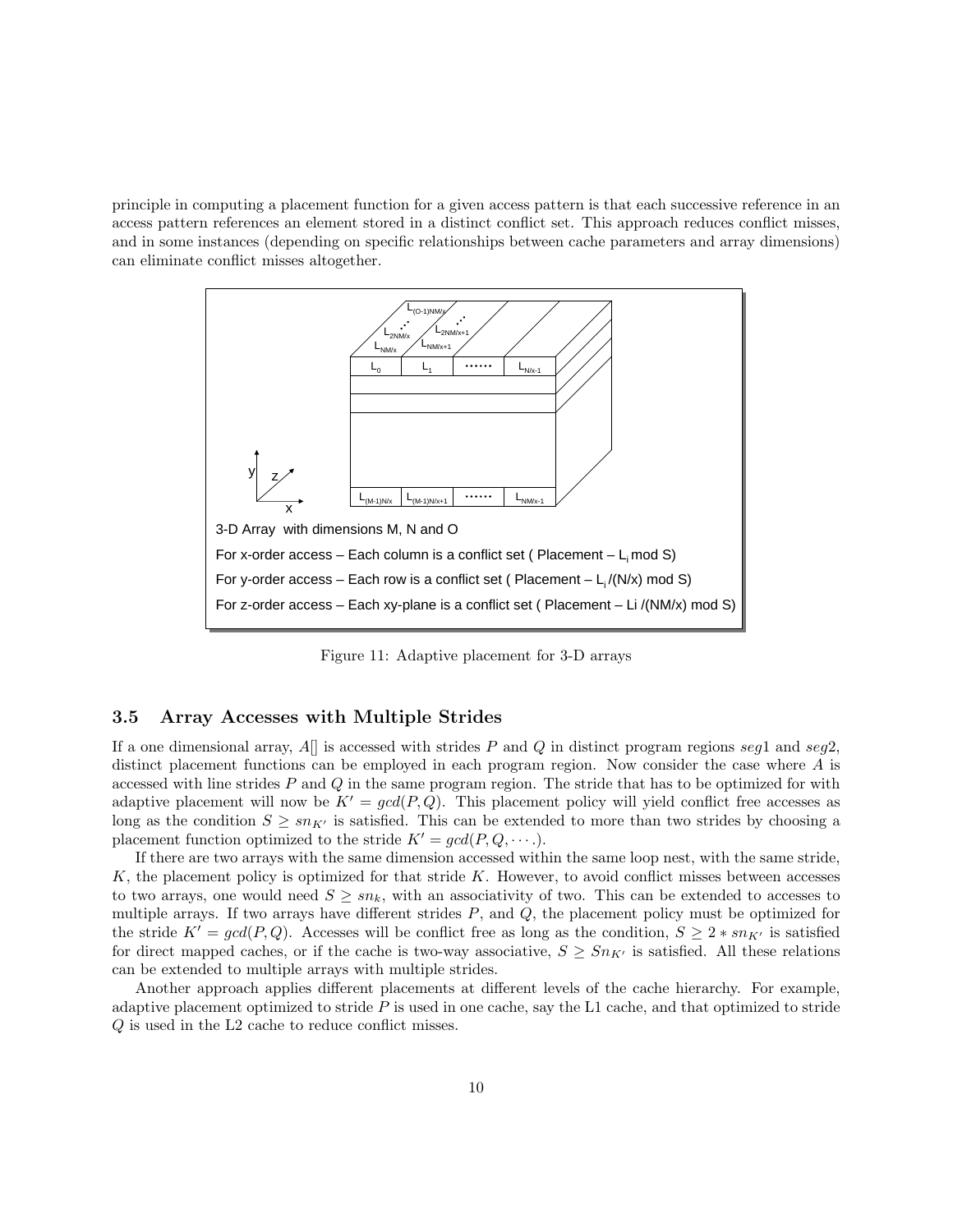

Figure 12: Effects of pollution

#### 3.6 Practical Effects—Pollution

The analytical models and relationship derived earlier were based on the cache being free from non-array accesses, i.e., there was no pollution of array data in the cache. However, in real systems, variables and data other than arrays will be accessed inside loop nests. Although the effects of pollution are implicit in our performance evaluation, there are a few points worth considering. In a direct-mapped cache with adaptive placement, for every memory line accessed other than array data (the "polluting" line in this analysis), there will be two conflict misses—one caused by the polluting line and one caused by the next array access that maps to that line. If the cache is set-associative, with  $S = sn$ , for every polluting access, there will be  $sa + 1$ misses, where sa is the associativity of the cache. This is due to the fact that the polluting access modifies the stack distance of the LRU replacement policy [2]. Accordingly, traditional fully associative caches with  $S = sn$  are very susceptible to pollution effects with strided accesses, for example, the well known case where  $K + 1$  elements are repeatedly accessed in a fully associative cache with associativity K. This effect is captured in Figure 12.

#### 3.7 Hardware Implementation

While adaptive placement can be implemented at all levels of the cache hierarchy in this paper we limit ourselves to the L2 cache, primarily for two reasons. First any increase in address translation time can be overlapped with L1 access and thus hidden. Second, we are focused in reducing AMAT for which L2 cache performance is crucial.

Adaptive placement is invoked for specific program phases. Accordingly, the base L2 cache design uses traditional modulo placement. When a program phase utilizing adaptive placement is encountered, an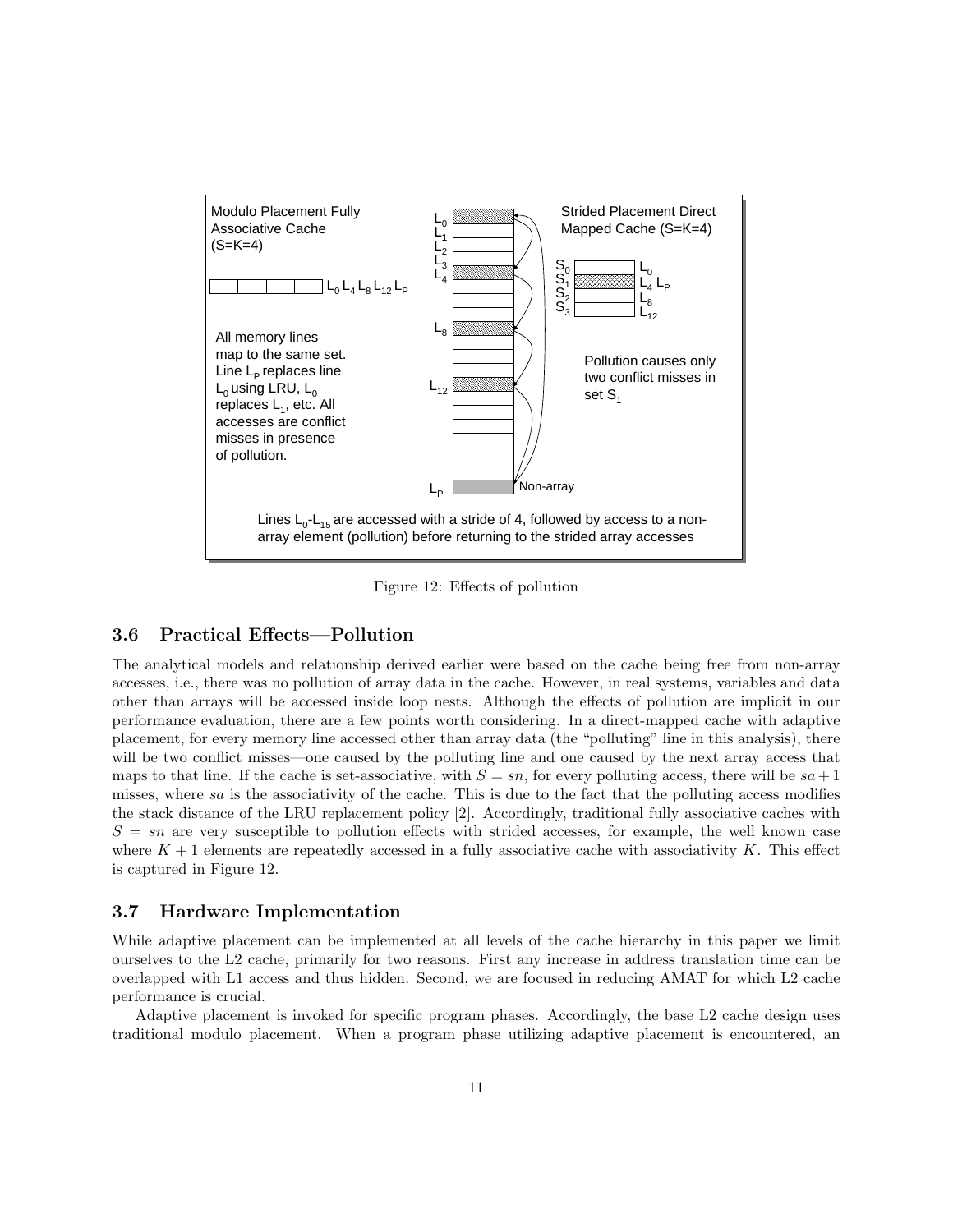

Figure 13: Run-time address translation

additional address transformation step is included in the cache address decode path as shown in Figure 13. In strided placement, memory line  $l_i$  is placed in set  $\lfloor l_i/K \rfloor$  mod S, where K equals  $\lfloor k/x \rfloor$ . Because x, the number of array elements per cache line, is always a power of two, the value  $K = |k/x|$  is easily obtained with a shift operation. Furthermore, if the resulting value of K is also a power of 2, the computation of the placement reduces to a shift operation on the line address. Alternatively, compilers have been known to pad arrays to simplify addressing and maximize pre-fetch mechanisms. Those techniques are certainly feasible here. In the worst case, the address decoder will require a divide operation. Although this can still be overlapped with the L1 access, the overhead cannot be ignored. However, the placement can be optimized for a value close to the stride, and is a power of two. This will not result in conflict free accesses, but will still reduce conflict misses with relatively modest associativities. If the stride is not a power of two, one can adapt the placement for a stride K' which is a power of two, where  $K' = \gcd(K, K')$ .

The hardware implementation of the run-time address decoding for adaptive placement depicted in Figure 13 consists of a stride register that contains the number of bits by which the line address (tag plus index) must be shifted to compute the set address, i.e.,  $\lfloor l_i/K \rfloor$  mod S prior to traditional tag look-up The additional logic is shown shaded in the figure. Additional bits are required in the tag because the cache tag array may contain tags from adaptive as well as modulo placement. Hence the tag used for matching in the case of adaptive placement functions is the original tag augmented with the original cache set index. Traditional modulo placement can be invoked either by writing a zero into the stride register, or by invoking the bypass mechanism which bypasses the optional address translation. Writing to the stride register can be implemented as a custom instruction, or by making the stride register an addressable region in memory.

With multiple software threads, the stride register state will have to be saved along with the thread state on context switches. In the case of hardware threads (simultaneous multithreading), there must be separate stride registers for each hardware thread which maintains the cache placement information on a per-thread basis.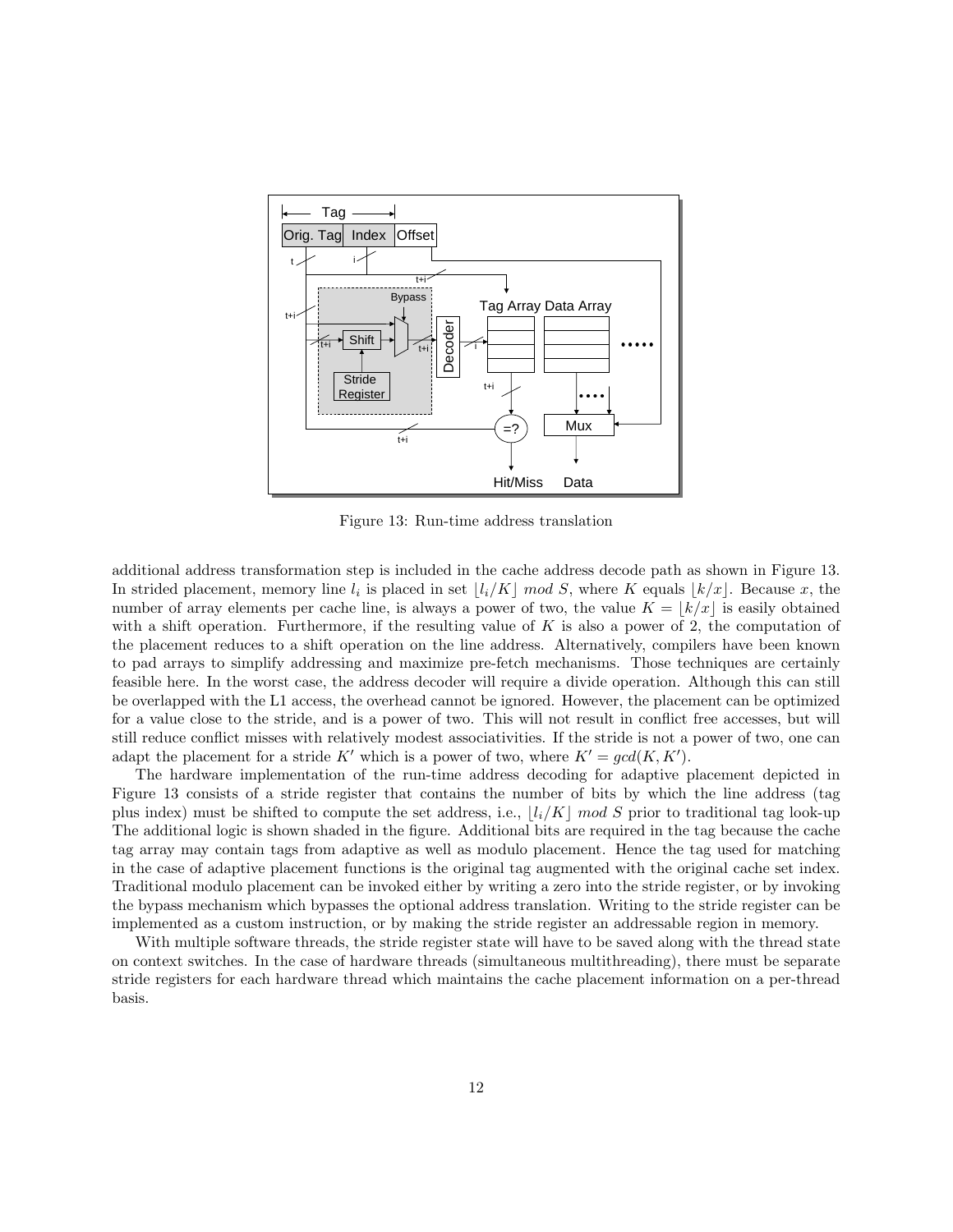| <b>Benchmark</b>             | Group                    | Description                                                                         |
|------------------------------|--------------------------|-------------------------------------------------------------------------------------|
| doolittle                    |                          | LU decomposition using Doolittle's algorithm (dimension 512)                        |
| $\operatorname{svd}$         | Linear                   | UDV' decomposition using Golub and Reinsch's technique $(512)$                      |
| lowiny                       | algebra $[16]$           | Calculates the inverse of a lower triangular matrix $(512)$                         |
| crout                        |                          | $\overline{\text{LU}}$ decomposition using Crout's algorithm (512)                  |
| $\overline{\text{hydroexp}}$ |                          | 2-D explicit hydrodynamics routine (kernel 23) (6x4096)                             |
| linrec                       | Livermore                | General linear recurrence equations (kernel 6) (1024)                               |
| ADI                          | Loops $[19]$             | Alternating direction implicit integration (kernel $\overline{8}$ ) (4096,2x4096x5) |
| mmult                        |                          | Matrix Multiplication (kernel 21) (1024)                                            |
| $179.\mathrm{art}$           | <b>SPEC</b>              | Adaptive Resonance Theory 2 image recognition $(100x10)$                            |
| $183$ .equake                | CPU <sub>2000</sub> [30] | Simulation of seismic wave propagation in large basins $(3x30169x3,3x220546)$       |
| <b>LINPACK</b>               | LINPACK <sup>[14]</sup>  | Collection of subroutines that analyze and solve linear equations                   |
|                              |                          | and linear least-squares problems $(1024x1024)$                                     |

Table 1: Description of Benchmarks

# 4 Performance Evaluation

This section provides empirical support for the improved performance indicated by the analytical models derived in Section 3. We chose a set of benchmarks that are representative of program loops in large array based application domains including scientific computing, image and video processing, sonar and radar processing, and weather forecasting, where multidimensional arrays are accessed with varying strides. A description of the benchmarks and their characteristics are provided in Table 1.

### 4.1 Simulation Methodology

Simulation experiments were performed using the *cachegrind* cache simulator, a part of the *valgrind* profiling suite [31]. The *cachegrind* cache simulator was modified to accommodate adaptive placement policies which are invoked via calls to the *placement*() function. The simulations serve to indicate how much effect pollution has on the adaptive cache performance, as described in Section 3. The simulations were conducted for a variety of cache configurations similar to those in existing Intel Pentium 4 architectures. Adaptive placement is employed only in the L2 cache—a dominant consumer of area and power. All the benchmarks were compiled using  $\text{gcc3.4.6}$  with the highest optimization level O3 chosen. The area and power estimates for the various cache configurations were obtained using cacti [9] for the 70nm technology node.

The kernels were manually modified to include calls to functions that modified the placement (as shown in Figure 2) prior to entering loops with strided array accesses. Upon exiting the loops, the placement function reverts back to the traditional modulo placement. The cachegrind simulator adopts the modified the placement function. The L1 cache was fixed as a 16KB 4-way cache with 64 byte lines.

### 4.2 Results and Discussion

Adaptive placement cache (APC) provides better sharing of cache resources and consequently improved miss rates over traditional caches across size and degrees of associativity. Figure 14 compares the miss rates of a 256KB 8-way APC to larger traditional set associative caches and Figure 15 compares it to traditional caches with higher associativity. The effect of increased associativity on performance for traditional caches was found to be negligible for some benchmarks. This is because the stride characteristics of certain benchmarks lead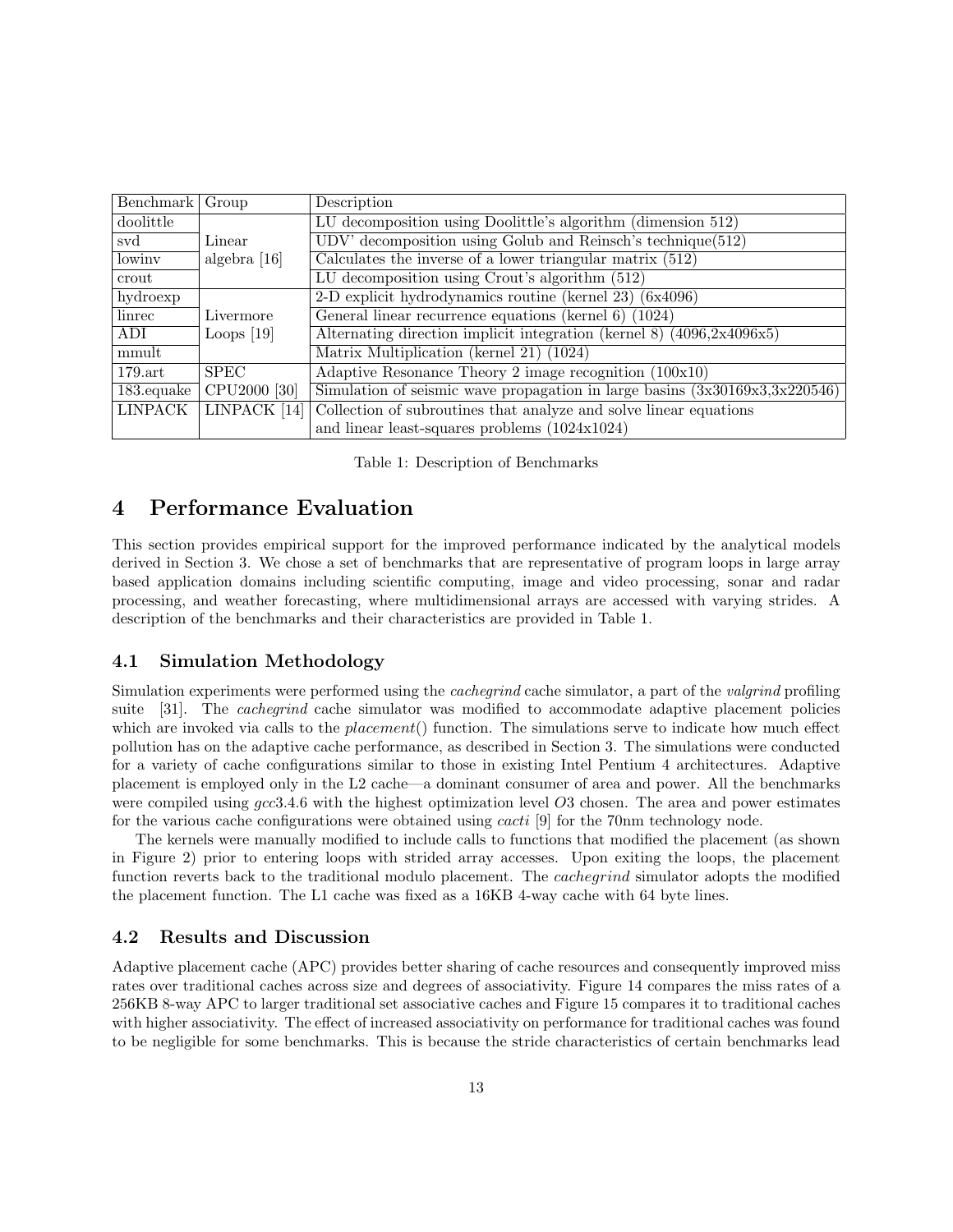

Figure 14: Adaptive placement versus larger traditional caches

to poor cache usage with traditional placement, and therefore very large associativities (512 or greater) are required to have any appreciable effect on miss rates. Traditional caches with larger sizes bring down miss rates, but are outperformed by adaptive placement caches of lower sizes. The primary reason why adaptive placement caches offer higher performance than traditional caches of higher associativity and larger sizes is better sharing of cache resources among memory lines, i.e., the cache resources are shared in a manner to suit the strided access pattern.

The AMAT for a 256KB 8-way traditional L2 cache is plotted with its adaptive placement counterpart in Figure 16. The L1 access time was assumed to be two cycles, and the L2 access time 10 cycles, and L2 miss penalty was assumed to be 300 cycles comparable with numbers for the Pentium 4. The AMAT for the adaptive placement cache is considerably lower than the traditional placement cache. The access to the L2 cache is overlapped with the L1 cache access hiding any overhead of address translation due to the placement function. However, the assessment of a single cycle penalty for adaptive placement in L2 does not alter the performance difference appreciably.

Figure 17 shows that the performance of 256KB 8-way APC compares favorably to a fully associative cache of the same size and outperforms the fully associative cache for many benchmarks. A fully associative 256KB cache with 256 byte lines has an associativity of 1024 which while not practical serves to illustrate the efficiency that can be achieved via adaptive placement when stride values are known. Adaptive placement caches outperform fully associative caches for some benchmarks due to the susceptibility of fully associative caches to pollution effects. Considering that caches with high associativities and larger sizes are expensive and power hungry, adaptive placement caches offer an effective and efficient alternative. The line size chosen in the plots was 256 bytes.

A comparison of power and area costs of traditional placement caches versus adaptive placement caches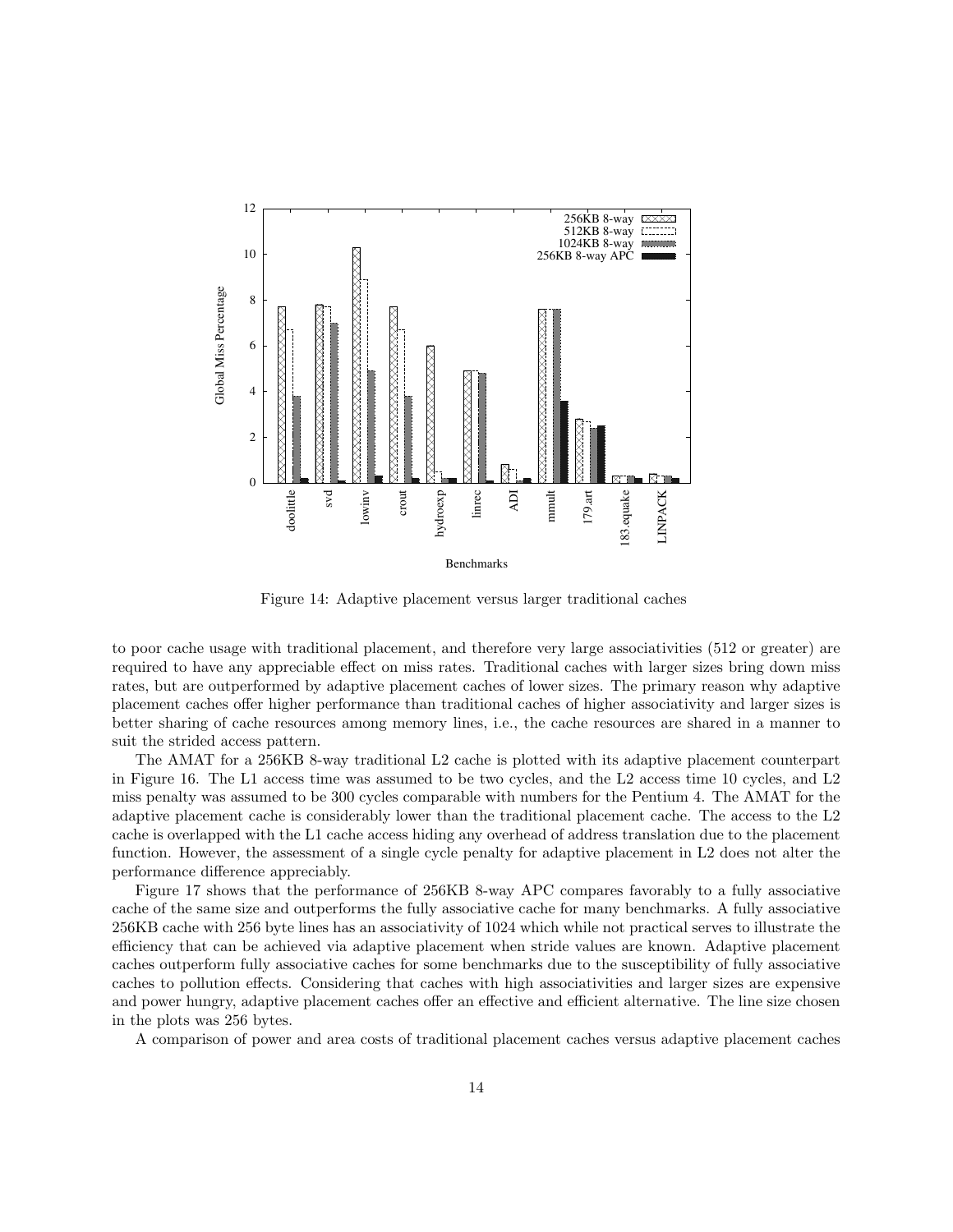

Figure 15: Adaptive placement versus higher associativity traditional caches

are shown in Figures 18 and 19. The data points reflect global miss rates averaged across all benchmarks versus increasing cache sizes and associativity. A line parallel to the y-axis reflects the averaged miss rate for the same configuration of traditional and adaptive placement. For traditional placement caches, miss rates lower considerably as cache sizes and associativity increase relative to the adaptive placement caches. Extrapolating the curves indicate that very large cache sizes and high associativity are required for traditional caches to provide miss rates comparable to adaptive placement caches. The additional area costs for the adaptive placement cache consists of the extra tag bits required for identifying memory addresses uniquely, i.e., the tag matching logic requires the original tag and the original index to be stored. The stride register does not add any appreciable area costs. Thus, for a 256KB 8-way L2 cache with 256 byte lines, an additional seven bits per set has to be stored, a total of 896 bits, which is an addition of less than 0.1% area to the cache.

Some of the benchmarks had a non power of two dimension and as a result, there were accesses with strides that were non power of two. The placement function applied was optimized for a new stride  $K' = \gcd(K, K'),$ where K was the original stride, and  $K'$  is a power of two, as discussed in Section 3.7 and the performance of these benchmarks also improved with adaptive placement. We studied two SPEC2000 benchmarks which had the major data structures accessed in unit strides. Thus, the adaptive placement chosen is expected to be the same as traditional caches. The benchmark 179.art had a major portion of the misses contributed to by non array structures, and therefore we mapped the major array data structures to just a few sets (eight) in the cache. This offered a slight performance improvement because the array data structure was relegated to eight sets in the cache and therefore the other sets were not polluted with the array data, and because the array was accessed with unit stride touching all array elements, forcing the array to map to a few cache sets did not cause any negative effects on performance. For the benchmark 183.equake a similar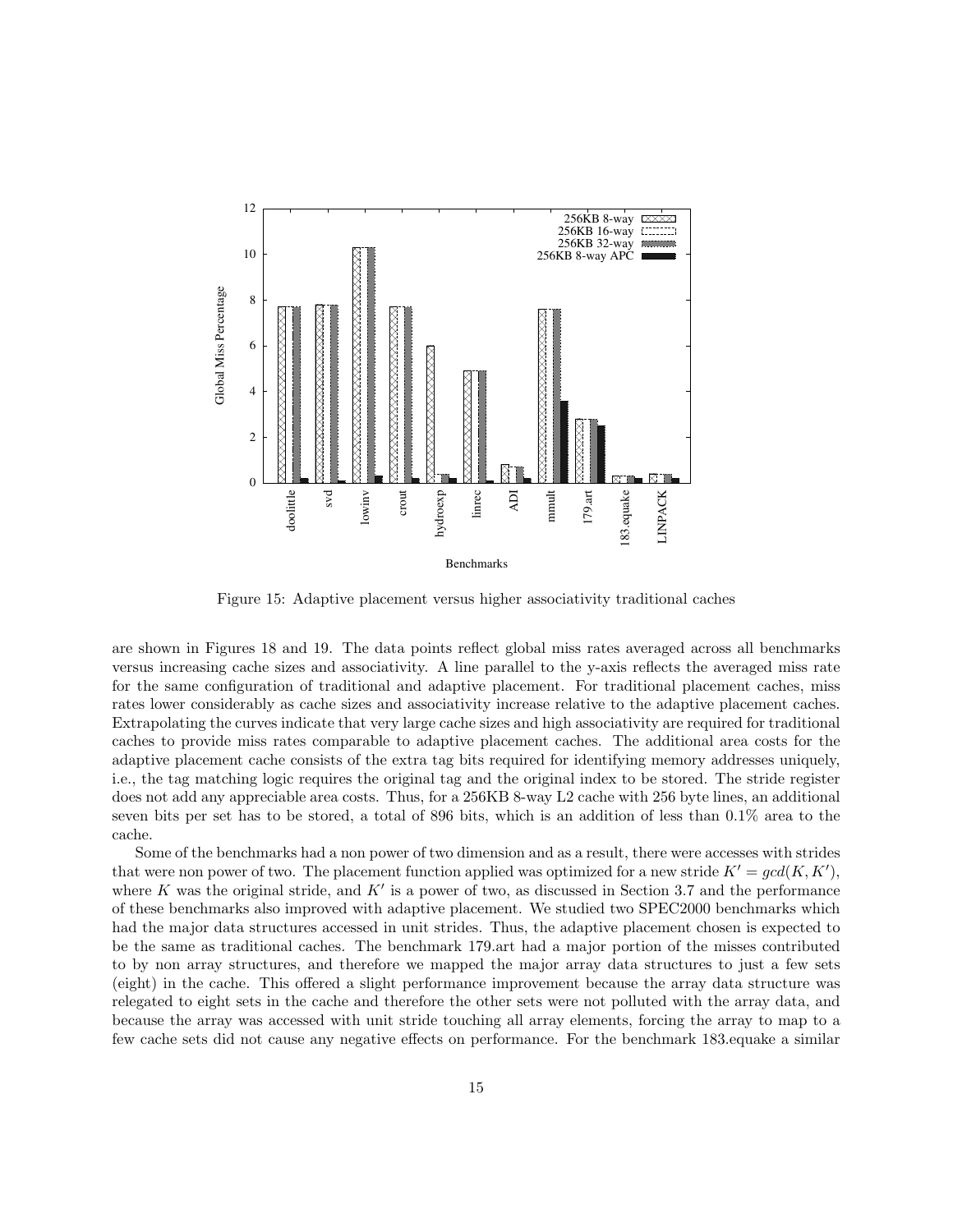

Figure 16: AMAT comparison of traditional and adaptive placement

policy was followed—whenever the major arrays were accessed the entire memory region was mapped to just sixteen sets in the cache. Again, there was no appreciable drop in performance when the entire memory was mapped to a few sets in the cache. This suggests that substantial power savings with very low, if any, performance degradation can be obtained by turning off a large number of cache sets, for certain access patterns (example, when an array is accessed with unit strides) under compiler control using precise domain specific information when available. Analyzing, exploiting, and quantifying the performance improvements of this form of optimization is the focus of some of our current efforts.

We evaluated the utility of adaptive placement at higher associativity and larger cache sizes. Figure 20 compares miss rates across various adaptive cache configurations. Higher associativity and larger cache sizes were found to have very limited impact (0.1-0.2% difference in miss rates). We surmise that this is due to the fact that the 256KB cache was sufficient to capture the memory footprint or working set of the benchmarks we analyzed. The data is further evidence of the increased efficiency of caches with adaptive placement [3]. In an environment where applications other than scientific computations are being executed, we can envision the proposed techniques being used to turn off ways and sets (as others have proposed [12, 32]) guided by compilers or dynamic optimizers.

While multiple threads in a scientific application naturally compete for cache resources, the placement function is thread specific and thus remains a part of the hardware thread context. While we have not completed an implementation to support multithreading, the basic idea is as shown in Figure 1 - the placement function must be saved across hardware thread context switches. An important question is the interactions of references in the L2 across threads. Note that the placement function is determined based on structured accesses across the entire multidimensional array. Thus conflicts are optimized across the entire set of defined, structured, accesses. A multithreaded implementation of the benchmarks simply determines when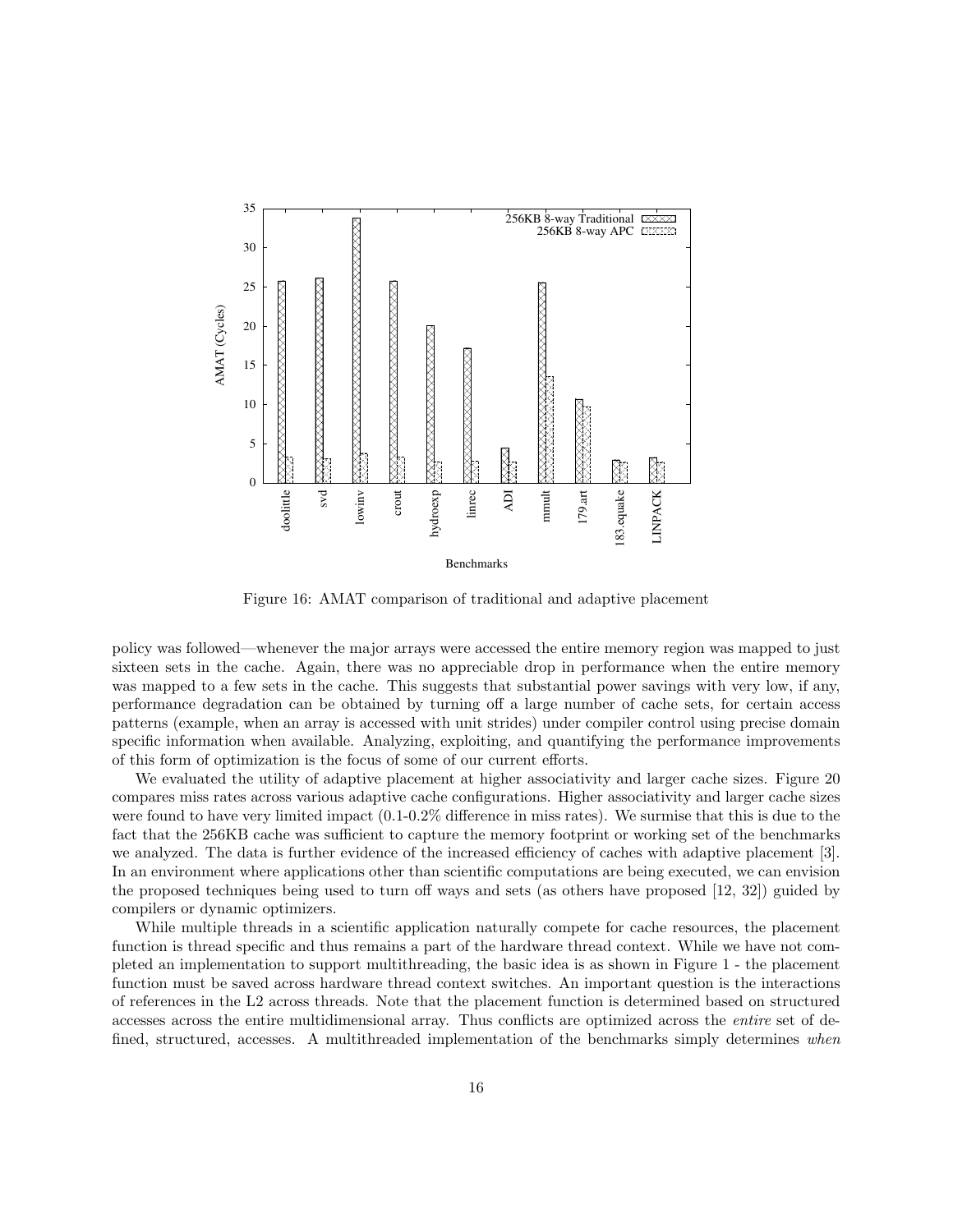

Figure 17: Comparison of an 8-way APC to a fully associative traditional cache

these accesses occur, and therefore aside from pollution effects does not change the basic analysis. Experiments to quantify the impact of multithreading is a current activity. Even if the threads were independent, adaptive placement at worst can lead to an increase in the number of cold start misses when switching contexts. Adaptive placement caches not only provide better sharing of cache resources, but, also offer better control of cache resources. In this context, analysis of multiple threads can lead to the selection of placement functions for each thread that reduces thrashing across threads. This analysis is also part of our current studies.

## 5 Relation to Compiler Optimizations

The performance evaluation section presented results for adaptive placement in isolation and in comparison to implementations that do not employ many sophisticated compiler optimizations because it is not offered as an alternative to compiler optimizations, but rather as an additional tool for compilers to exploit. Adaptive placement does not alter the memory layout or memory access pattern in any manner as most compiler optimizations do, it merely changes the placement of a memory location in the cache, and is therefore complementary to compiler optimizations. A thorough evaluation of the interaction between adaptive placement and existing compiler optimizations is beyond the scope of this paper. However, we provide some examples and discussion of how compiler optimizations can be be further enhanced with adaptive placement.

Data re-layout exploits group temporal locality, i.e., the temporal locality across references, and converts that into spatial locality. For example, if access to memory address A is followed by access to memory address B, spatial locality can be enhanced by laying out data at address A adjacent to address B. If access strides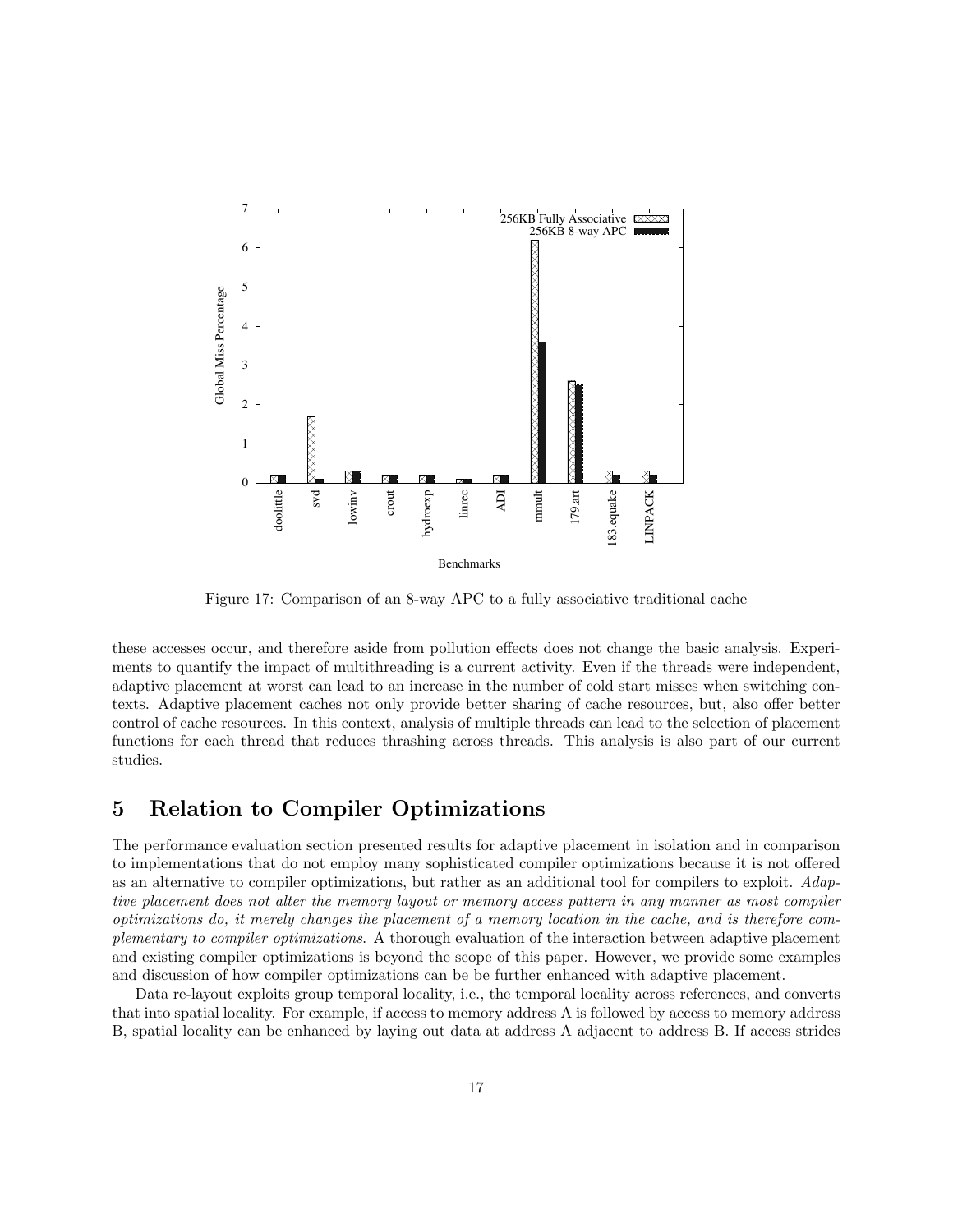

Figure 18: Comparison of power costs for traditional Figure 19: Comparison of area costs for traditional placement caches and APC

placement caches and APC



Figure 20: Miss rates of adaptive placement cache configurations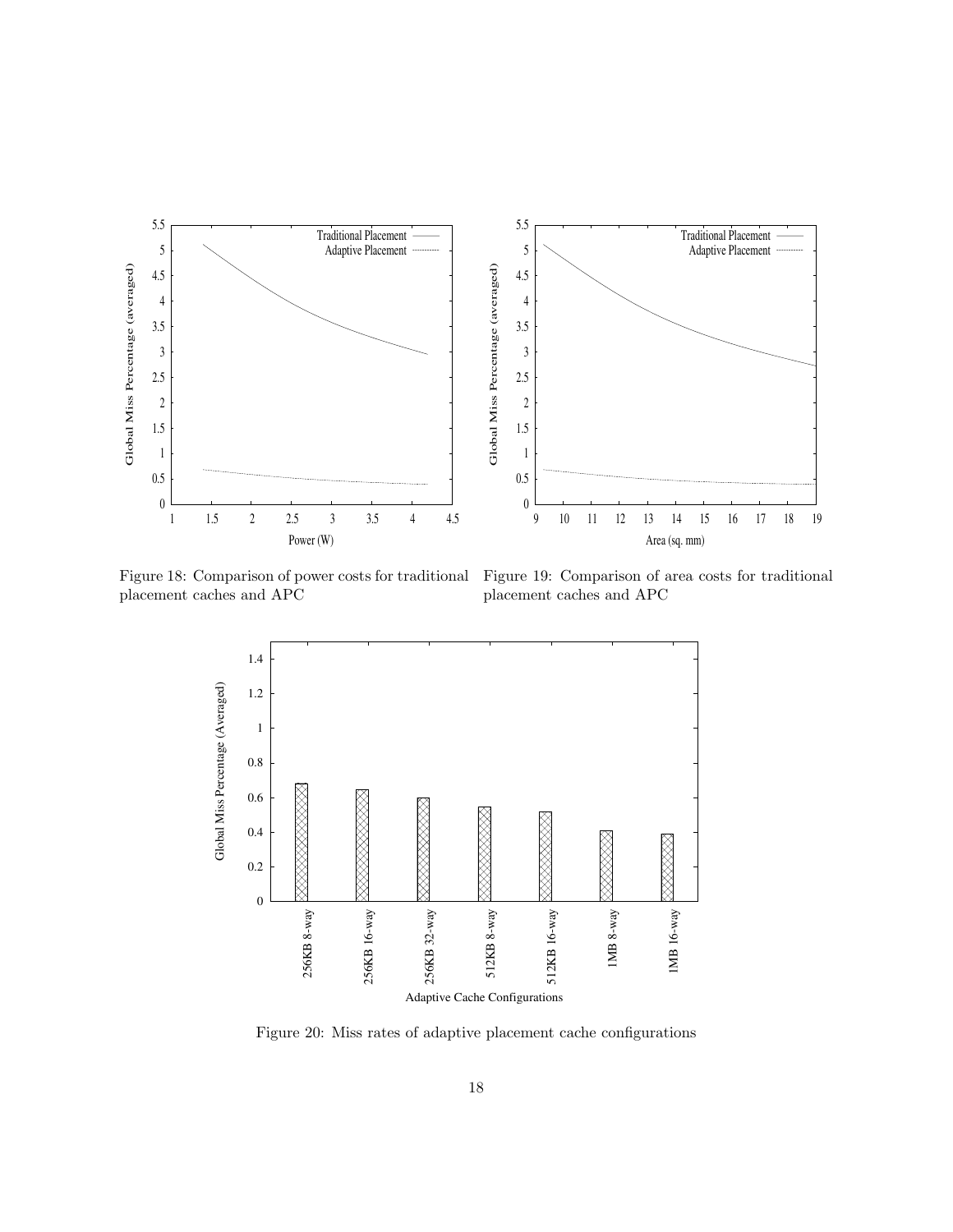

Figure 21: Combining data re-layout optimizations with adaptive placement

vary at run-time and across program segments, the memory accesses required to re-layout memory can offset any potential performance gains. Adaptive placement, on the other hand, enhances temporal locality in the cache, i.e., it tries to ensure that cache lines contain data that are likely to be reused, i.e., tries to increase the cache efficiency. If access strides vary at run-time, the hardware mechanism for adaptive placement is simple enough to be adapted with very little cost and does not require expensive re-layout of memory.

The orthogonality of data re-layout and adaptive placement can be explained through a simple example. Figure 21 illustrates an array accessed with two strides p and q (corresponding to line strides P and Q). In addition to the techniques mentioned in Section 3.5, we can use re-mapping along with adaptive placement to accommodate multiple strides as Figure 21 illustrates. This is especially of interest if one stride is known at compile-time, and the other is computed at run-time. An example would be accesses to a single field within multiple records, where the records themselves are accessed with a stride computed at runtime. The records can be re-laid out in memory such that all the same fields are laid out contiguously in memory, following which adaptive placement can be applied customized to the run-time access stride. This strategy can be generalized to handle concurrent accesses with multiple strides.

Memory reference patterns are often altered to increase cache locality and is done by many optimizations including loop interchange and loop tiling. Loop tiling partitions the loop iteration space into smaller blocks to enable data used in a loop to be available in the cache for reuse. Loop tiling when used with modulo placement can provide enhanced cache performance, but it increases code size, and increases the number of branch misses because tile sizes will have to be kept small with traditional placement. With adaptive placement, loop tiling can benefit from increased tile sizes as a result of better sharing. Again, if the stride or the iteration space is determined at run-time, adaptive placement is beneficial. Another example is data pre-fetching which helps reduce access latency to memory. However, because it increases bandwidth demand, and with higher miss rates with traditional placement it may be infeasible in certain cases. Whereas, with adaptive placement the lower miss rates can enable various pre-fetch optimizations.

## 6 Conclusion and Future Work

We have described an approach to optimize the memory performance of multidimensional arrays by relaxing the fixed placement constraint currently used by cache hierarchies. By building on the work of data skewing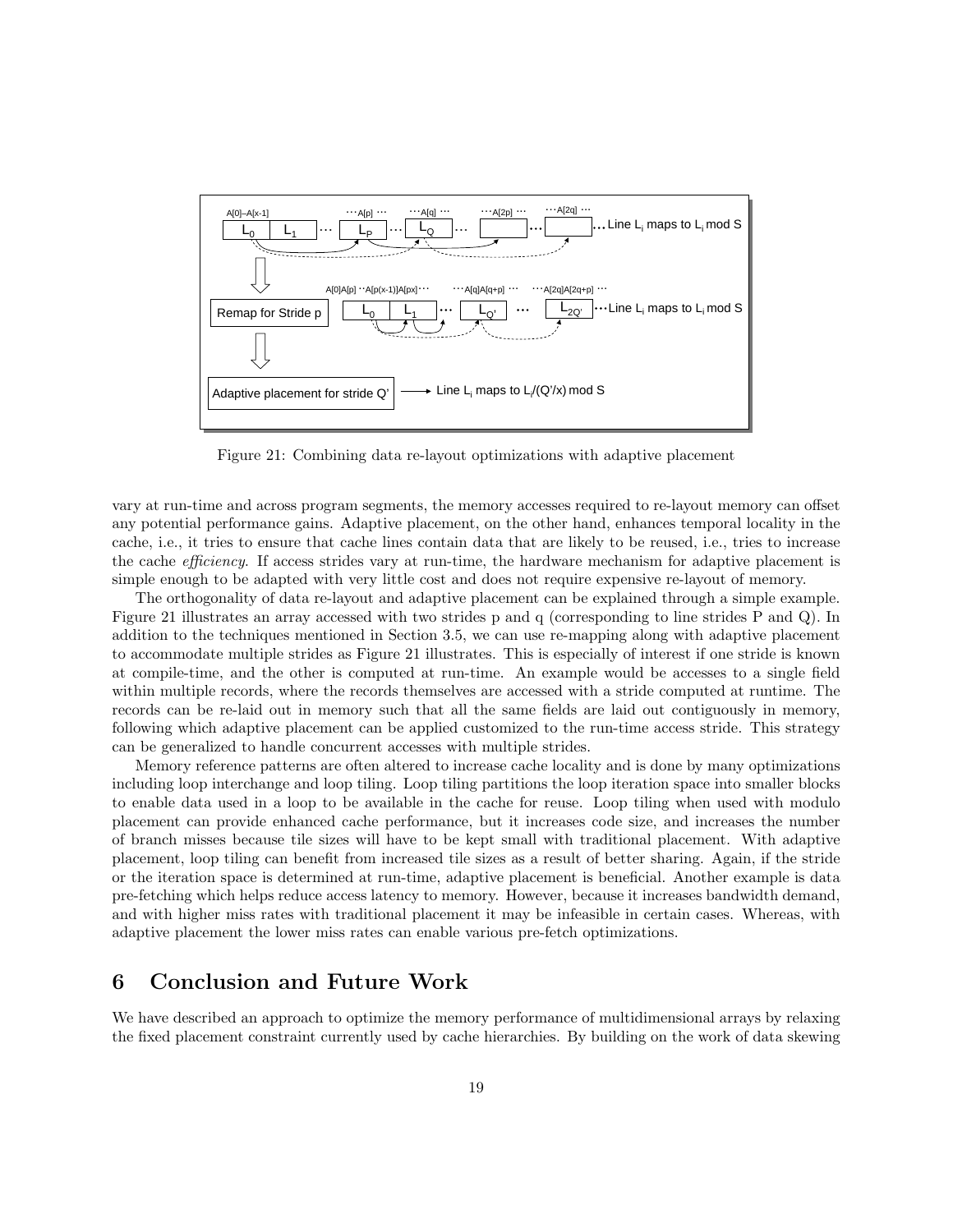techniques we can analyze multidimensional array accesses and produce cache placements that can significantly reduce AMAT and power (for a given performance level). By giving software greater control over the cache structure we can recover some of the performance headroom that is obscured by fixed, design time partitioning of cache resources across memory lines.

Among the many directions for future research include optimizations for multiple strides within and across multiple arrays within a program regions and determining how to make use of the analysis at multiple levels of the cache hierarchy. In particular, we have just started this line of inquiry and expect better quantification of power and performance, as well as development of algorithmic techniques for (re-)computing placement functions.

Our current efforts include leveraging the control of cache resources offered by adaptive placement to enhance performance of shared L2 and L3 caches in multicore systems, by selecting core specific placement policies. Whereas this paper was intended to propose the approach and provide convincing evidence of the efficacy of adaptive placement, our current efforts are focused on deeper analysis of the limits and their encapsulation into engineering software infrastructures for general purpose use.

## References

- [1] Agarwal, A., and Pudar, S. D. Column-associative caches: A technique for reducing the miss rate of direct-mapped caches. In ISCA (1993).
- [2] BENNET, B. T., AND KRUSKAL, V. J. Lru stack processing. IBM Journal of Research and Development 19, 4 (1975), 353–357.
- [3] BURGER, D. C., GOODMAN, J. R., AND KAGI, A. The Declining Effectiveness of Dynamic Caching for General-Purpose Microprocessors. Tech. Rep. UWMADISONCS CS-TR-95-1261, University of Wisconsin, Madison, January 1995.
- [4] CALDER, B., G, D., AND EMER, J. Predictive sequential associative cache. In HPCA (1996).
- [5] Carter, J. B., Hsieh, W. C., Stoller, L., Swanson, M. R., Zhang, L., Brunvand, E., Davis, A., Kuo, C.-C., Kuramkote, R., Parker, M., Schaelicke, L., and Tateyama, T. Impulse: Building a smarter memory controller. In HPCA (1999), pp. 70–79.
- [6] Chang, D. Y., Kuck, D. J., and Lawrie, D. H. On the effective bandwidth of parallel memories. IEEE Trans. Computers 26, 5 (1977), 480–490.
- [7] CHILIMBI, T. M., HILL, M. D., AND LARUS, J. R. Cache-conscious structure layout. In PLDI (1999), pp. 1–12.
- [8] Chiou, D., Jain, P., Rudolph, L., and Devadas, S. Application-specific memory management for embedded systems using software-controlled caches. In DAC (2000), pp. 416–419.
- [9] David Tarjan, Shyamkumar Thoziyoor, N. P. J. CACTI 4.0.
- [10] Fu, J. W. C., Patel, J. H., and Janssens, B. L. Stride directed prefetching in scalar processors. In MICRO (1992), pp. 102–110.
- [11] HALLNOR, E. G., AND REINHARDT, S. K. A fully associative software-managed cache design. In ISCA (2000), pp. 107–116.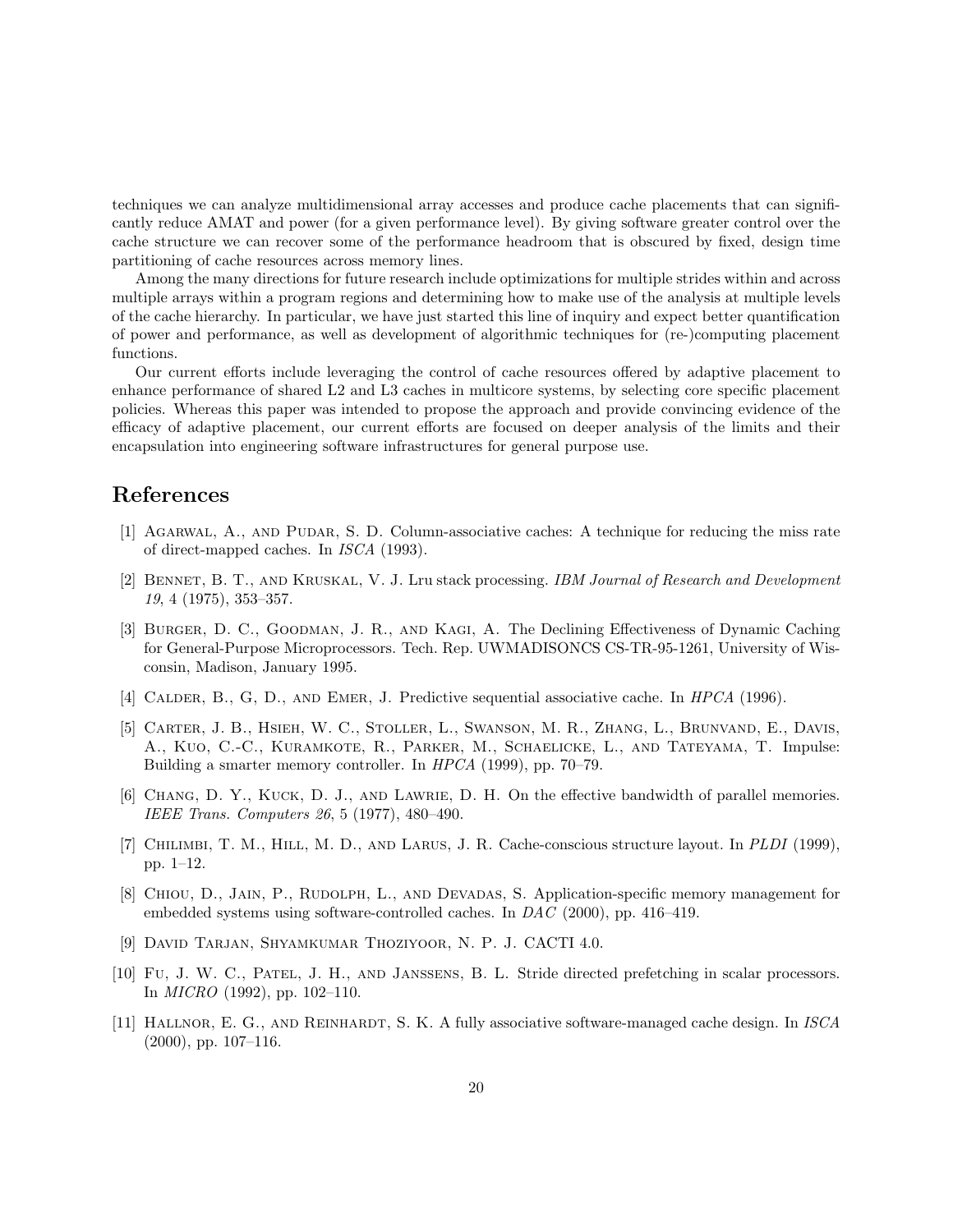- [12] Hu, Z., Martonosi, M., and Kaxiras, S. Improving cache power efficiency with an asymmetric set-associative cache. In Workshop on Memory Performance Issues (2001).
- [13] Jouppi, N. P. Improving direct-mapped cache performance by the addition of a small fully-associative cache and prefetch buffers. In ISCA (1990), pp. 364–373.
- [14] The LINPACK Benchmark. Available at http://www.netlib.org/linpack/.
- [15] Luk, C.-K., and Mowry, T. C. Automatic compiler-inserted prefetching for pointer-based applications. IEEE Transactions on Computers 48, 2 (1999), 134–141.
- [16] The Mathematics Source Library. Available at http://mymathlib.webtrellis.net/matrices.html.
- [17] McKee, S. A. Reflections on the memory wall. In CF '04: Proceedings of the 1st conference on Computing frontiers (2004), p. 162.
- [18] McKINLEY, K. S., CARR, S., AND TSENG, C.-W. Improving data locality with loop transformations. ACM Transactions on Programming Languages and Systems 18, 4 (July 1996), 424–453.
- [19] McMahon, F. The Livermore Fortran kernels: A computer test of the numerical performance range. Tech. rep., Livermore National Labaratory, 1986.
- [20] MOWRY, T. C., LAM, M. S., AND GUPTA, A. Design and evaluation of a compiler algorithm for prefetching. In ASPLOS (1992), pp. 62–73.
- [21] Panda, P. R., Dutt, N. D., Nicolau, A., Catthoor, F., Vandecappelle, A., Brockmeyer, E., Kulkarni, C., and Greef, E. D. Data memory organization and optimizations in applicationspecific systems. IEEE Design and Test of Computers 18, 3 (2001), 56-68.
- [22] PANDA, P. R., NAKAMURA, H., DUTT, N. D., AND NICOLAU, A. Augmenting loop tiling with data alignment for improved cache performance. IEEE Trans. Computers 48, 2 (1999), 142–149.
- [23] Peir, J.-K., Lee, Y., and Hsu, W. W. Capturing dynamic memory reference behavior with adaptive cache topology. In ASPLOS (New York, NY, USA, 1998), pp. 240–250.
- [24] QURESHI, M. K., THOMPSON, D., AND PATT, Y. N. The v-way cache: Demand based associativity via global replacement. In ISCA (2005), pp. 544–555.
- [25] Rabbah, R. M., and Palem, K. V. Data remapping for design space optimization of embedded memory systems. ACM Transactions in Embedded Computing Systems 2, 2 (2003), 186–218.
- [26] Raghavan, R., and Hayes, J. P. Reducing Interference Among Vector Accesses in Interleaved Memories. IEEE Trans. Comput. 42, 4 (1993), 471–483.
- [27] Sair, S., Sherwood, T., and Calder, B. A Decoupled Predictor-Directed Stream Prefetching Architecture. IEEE Transactions on Computers 52, 3 (2003), 260–276.
- [28] Sazeides, Y., and Smith, J. E. Modeling program predictability. In ISCA (1998), pp. 73–84.
- [29] Seznec, A. A case for two-way skewed-associative caches. In ISCA (1993), pp. 169–178.
- [30] The SPEC CPU2000 Benchmarks.